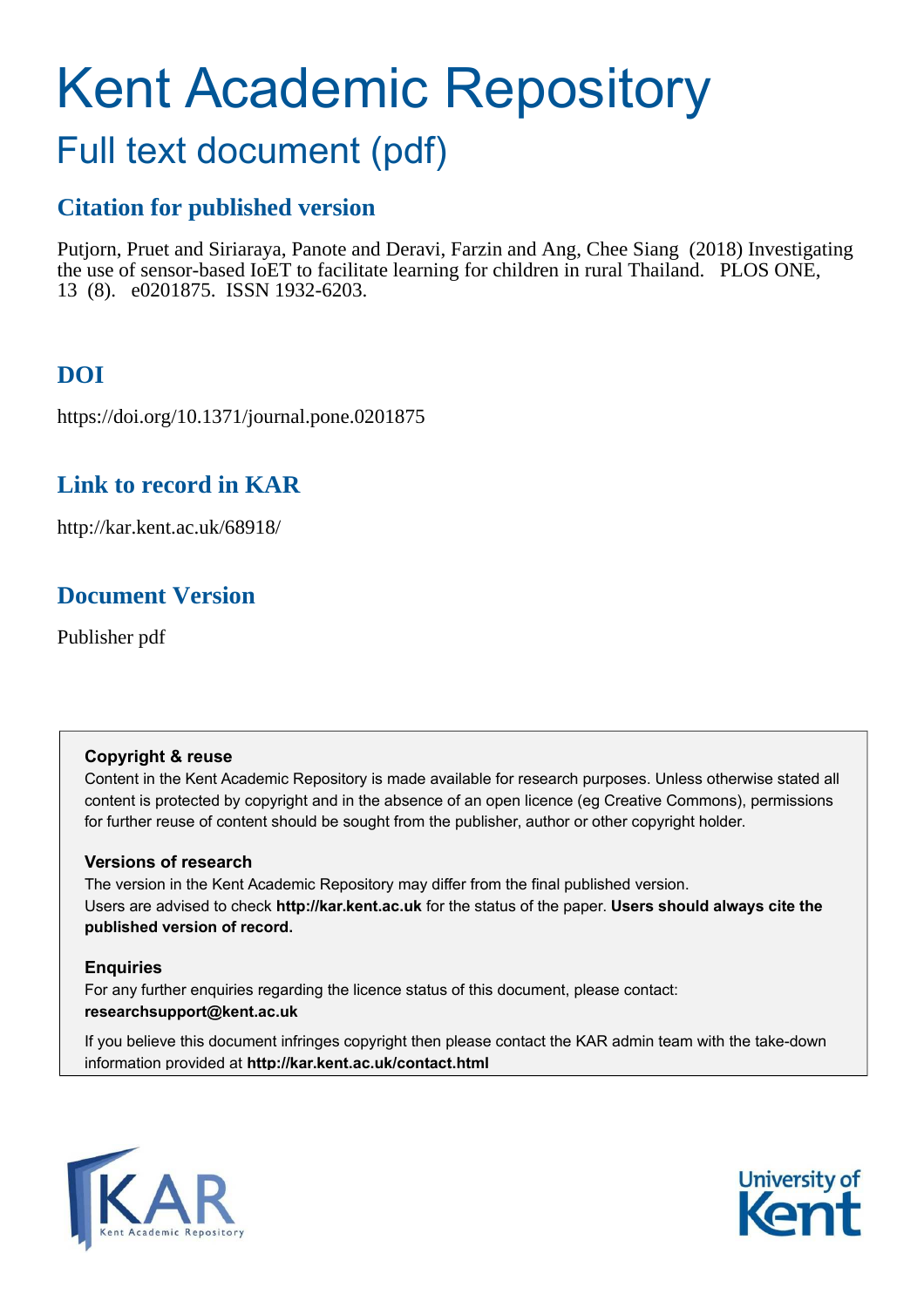

## **OPEN ACCESS**

**Citation:** Putjorn P, Siriaraya P, Deravi F, Ang CS (2018) Investigating the use of sensor-based IoET to facilitate learning for children in rural Thailand. PLoS ONE 13(8): e0201875. [https://doi.org/](https://doi.org/10.1371/journal.pone.0201875) [10.1371/journal.pone.0201875](https://doi.org/10.1371/journal.pone.0201875)

**Editor:** Dor Abrahamson, University of California, Berkeley, UNITED STATES

**Received:** September 12, 2017

**Accepted:** July 24, 2018

**Published:** August 15, 2018

**Copyright:** © 2018 Putjorn et al. This is an open access article distributed under the terms of the [Creative Commons Attribution License,](http://creativecommons.org/licenses/by/4.0/) which permits unrestricted use, distribution, and reproduction in any medium, provided the original author and source are credited.

**Data Availability Statement:** All relevant data are within the paper and its Supporting Information files.

**Funding:** We gratefully thank the PhD scholarship program of the Ministry of Science and Technology, Thailand. The funders had no role in study design, data collection and analysis, decision to publish, or preparation of the manuscript.

**Competing interests:** The authors have declared that no competing interests exist.

<span id="page-1-0"></span>RESEARCH ARTICLE

## Investigating the use of sensor-based IoET to facilitate learning for children in rural Thailand

#### **Pruet Putjorn<sup>1</sup> , Panote Siriaraya<sup>2</sup> , Farzin Deravi<sup>1</sup> , Chee Siang Ang<sup>1</sup> \***

**1** School of Engineering and Digital Arts, University of Kent, Canterury, Kent, United Kingdom, **2** Faculty of Industrial Design Engineering, Delft University of Technology, Delft, Netherlands

\* C.S.Ang@kent.ac.uk

### Abstract

A novel sensor-based Internet of Educational Things (IoET) platform named OBSY was iteratively designed, developed and evaluated to support education in rural regions in Thailand. To assess the effectiveness of this platform, a study was carried out at four primary schools located near the Thai northern border with 244 students and 8 teachers. Participants were asked to carry out three science-based learning activities and were measured for improvements in learning outcome and learning engagement. Overall, the results showed that students in the IoET group who had used OBSY to learn showed significantly higher learning outcome and had better learning engagement than those in the control condition. In addition, for those in the IoET group, there was no significant effect regarding gender, home location (Urban or Rural), age, prior experience with technology and ethnicity on learning outcome. For learning engagement, only age was found to influence interest/enjoyment. The study demonstrated the potential of IoET technologies in underprivileged area, through a co-design approach with teachers and students, taking into account the local contexts.

#### **Introduction**

The IoT (Internet of Things) is a new trend of information and communication technologies in which networked smart objects (termed "Things") are able to exchange data over the internet [\[1](#page-20-0)]. Recently, this technology has been exploited in a variety of domains such as in healthcare, business, transportation and logistics [[2](#page-20-0)]. In the field of education, it has been predicted that smart objects will become commonplace in the near future, providing students with access to rich and relevant learning content at a time of their convenience [[3\]](#page-20-0). Through the use of networked smart tags, sensors and mobile computing devices, it is possible to transform everyday objects into interactive learning opportunities, allowing students to obtain authentic learning experiences from real world data  $[4]$  $[4]$ . The key advantages of IoT technology in such cases are to make the learning process more "real, local and fun", allowing students to understand more complex concepts by making use of relevant information obtained from interaction with physical objects in the real world [[3\]](#page-20-0).

Although many studies investigating the use of IoET were carried out within the context of developed countries, such technology could also be beneficial in enhancing education in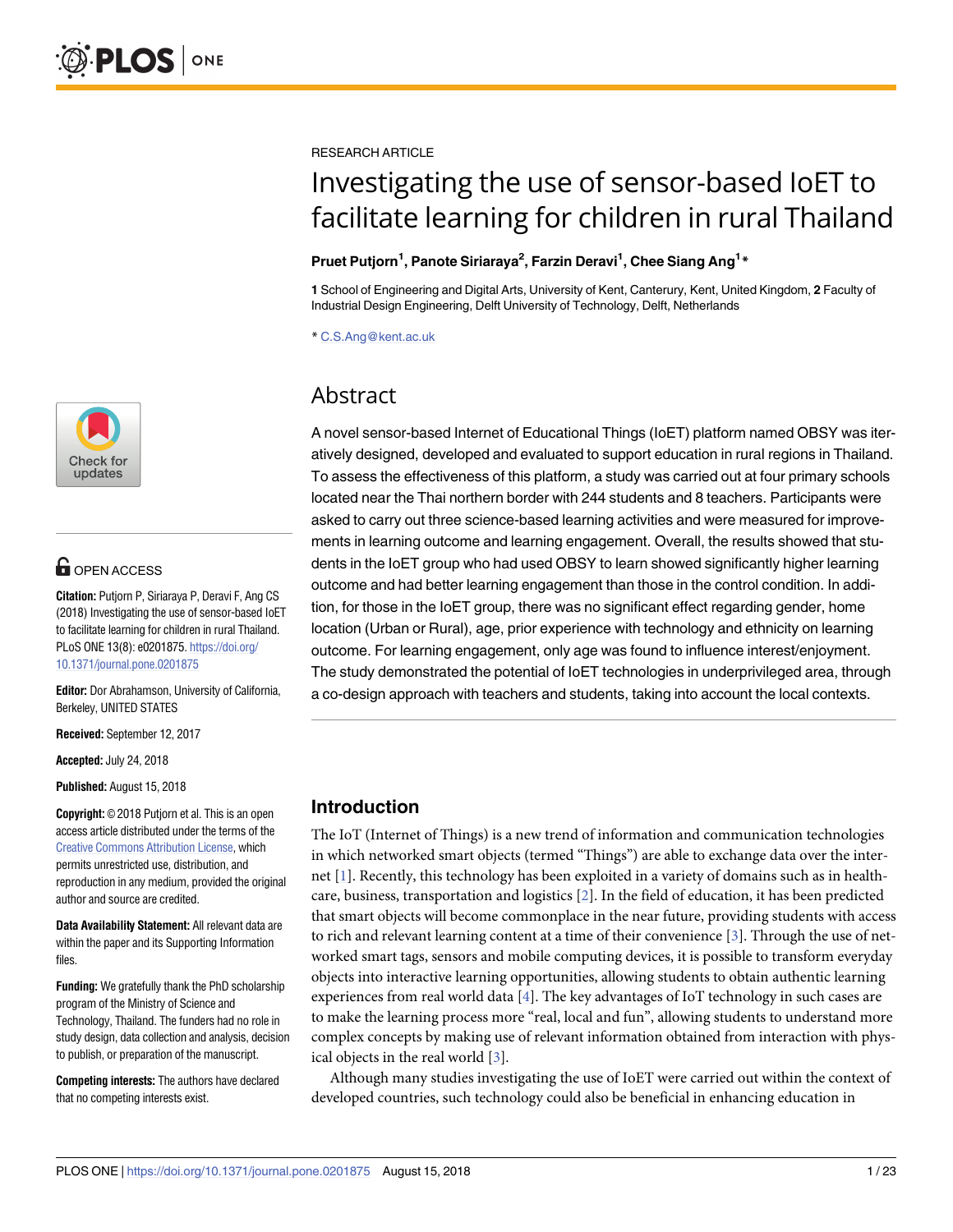developing and underdeveloped regions as well. Prior studies have shown how similar technologies have been used successfully to help empower learning in developing nations  $[5-7]$  $[5-7]$  $[5-7]$  $[5-7]$  $[5-7]$ . The particular nature of an IoET-based learning environment could make it especially valuable in supporting education in rural and underdeveloped areas. Such technology has the potential to provide students with ubiquitous access to high quality learning content, hence helping reduce the inequality of learning performance [[8\]](#page-20-0). However, implementing an IoET learning platform which relies too much on high-end electronic devices and commercial learning applications might be difficult due to the lack of financial resources and technological infrastructure. Furthermore, when implementing novel educational technologies in such an environment, a thorough understanding of the local context is needed [\[9](#page-20-0)]. Therefore, few studies to date have investigated how IoET technology could be effectively designed and used in such regions, particularly to support education at a primary school level.

The rural regions of Northern Thailand provide an interesting opportunity to investigate how IoET technology could be used to enhance the quality of education in underdeveloped areas. In such regions of Thailand, it has become a national priority to improve the skills and knowledge of students, especially in areas of mathematics and science [\[10\]](#page-20-0) to help the country transition to a knowledge-based economy. Therefore, in an earlier government initiative, approximately 800,000 low-cost tablet computers (USD 30) were delivered to first-grade students across the kingdom as part of the One-Tablet-Per-Child Project (OTPC) to improve access to high-quality educational content [\[11\]](#page-20-0). However, this project was later discontinued due to unsatisfactory results. Numerous problems, such as the inability to integrate the educational content with the local curriculum and the lack of adequate technological infrastructure have been identified [[12](#page-21-0), [13](#page-21-0)].

Against this backdrop, we aimed to design and develop a sensor-based IoET learning device to augment the existing OTPC mobile devices and support education in underdeveloped regions in Thailand. A 3-year study was carried out to investigate how such a device could be developed and used to effectively enhance learning outcome in science and maths for students in underprivileged areas in Northern Thailand. In the study, a sensor-based IoET prototype named OBSY (**Ob**servation Learning **Sy**stem) was developed which functions as a learning hub where students can access sensor data through wireless connection using their mobile tab-let computers [\(Fig 1\)](#page-1-0).



**[Fig 1.](#page-1-0) OBSY: Observation Learning System.** OBSY device (left) and OBSY's system diagram (right). <https://doi.org/10.1371/journal.pone.0201875.g001>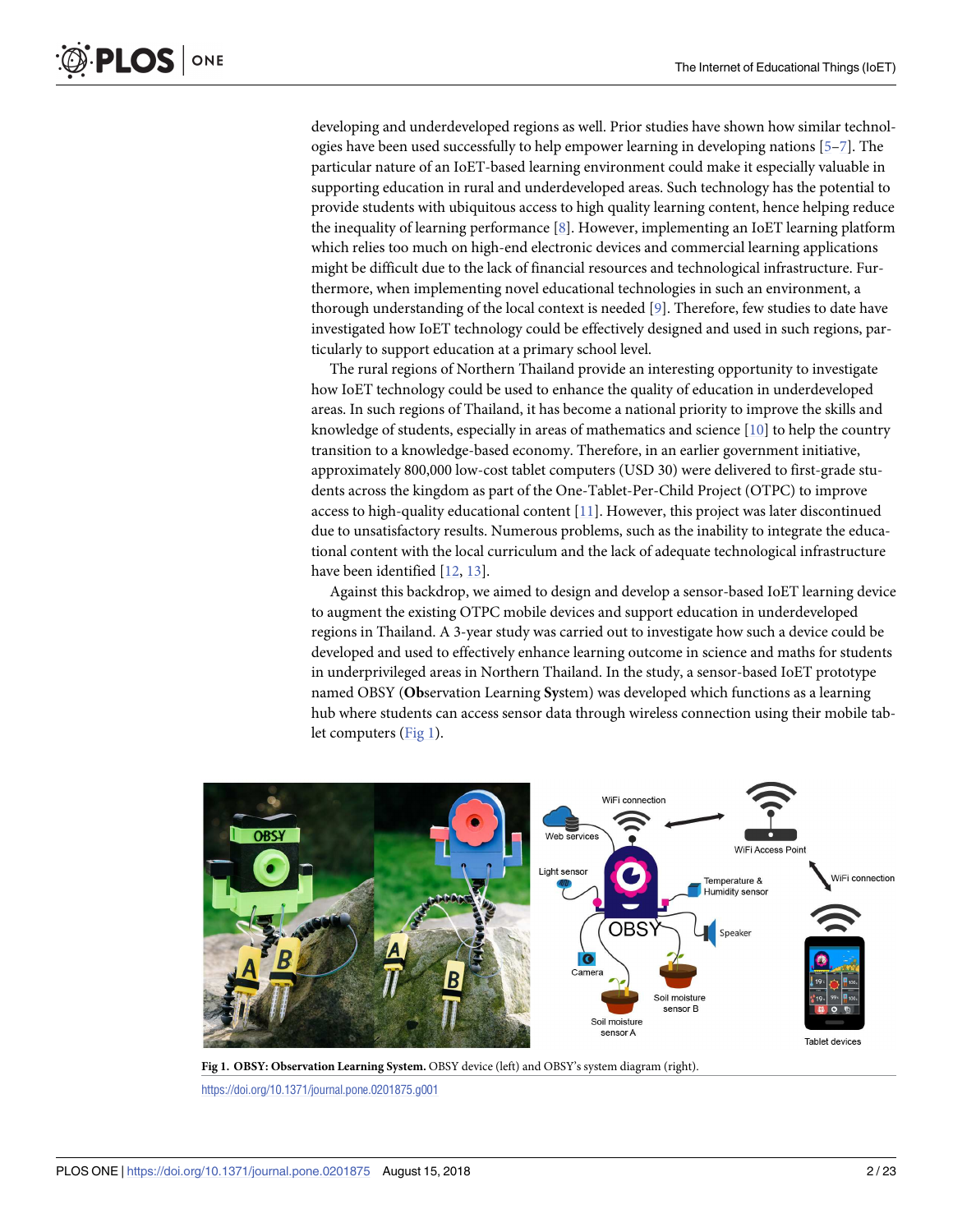<span id="page-3-0"></span>This paper focuses on the results from the evaluation study of OBSY which was carried out at four rural schools involving 244 students. A considerable number of students from these schools are of Akha ethnicity, a disadvantaged ethnic hill tribe who live in the highlands near the Thai border. Overall, the aims of this study are:

- 1. To investigate whether an IoET-based learning platform could help improve learning outcome in science and maths education for primary school students in rural areas.
- 2. To examine how factors related to the characteristic of the students (e.g. student demographics) could influence learning outcomes for students using an IoET-based learning platform.
- 3. To examine student preferences for future usage scenarios as well as desired functionalities of a sensor-based IoET learning platform.

#### **Materials and methods**

As part of a 3-year project (Oct 2013- April 2016), an IoET prototype was iteratively designed and tested to support learning for primary school students in underdeveloped regions in Thailand. Throughout this period, various design workshops were carried out with both teachers and students to acquire feedback for the design and development of the prototype. In Oct 2013, a preliminary study was carried out to help us identify how an IoET learning system could be best designed to suit the local educational context. This was done by observing and interviewing students ( $N = 213$ ) and teachers ( $N = 8$ ) at both urban and rural schools about their use of mobile learning technology as part of the Thai government's OTPC program.

The results from the preliminary study led to several design objectives which guided the initial development of our educational prototype  $[12, 13]$  $[12, 13]$  $[12, 13]$ . First, we discovered that there was a preference to provide students with a more active learning experience, one which enabled students to interact with information from the real world and obtain conceptual knowledge through a hands-on learning approach. The traditional teaching paradigms employed by Thai schools tend to focus on rote learning approaches (often due to the lack of teaching staff and scientific equipment needed to organize complex learning activities) and this was one aspect which the school staff would like to see changed. Secondly, due to the limited budget, a more affordable and flexible learning system was needed, one which could be more easily integrated into local lesson plans and the existing technological infrastructure. While tablet devices had already been distributed as part of the OTPC project, the school staff found it difficult to use them as part of their lesson plans, as the content offered on the tablets was too generalized and could not be easily customized (this resulted in them being used simply as e-book readers for existing text books). Finally, our initial studies showed that rural students in particular, tended to have higher anxiety when using technology in education and therefore, a more approachable and child friendly learning tool or device was needed.

Taking these findings into account, we designed and developed a sensor-based IoET prototype, named OBSY (Observation Learning System) ( $Fig 1$  and Fig (a) in  $S1$  Fig file). OBSY was designed to be used to support science-based learning activities at the primary school level. In order to appeal to young learners, OBSY was created to resemble a toy "octopus", with the parts made using 3D printing technology. This anthropomorphic design was adopted to make the device more approachable for young children, hopefully helping reduce the level of anxiety during the learning activities. Various sensors were attached to OBSY and were designed to represent its "tentacles". Through these sensors, users could use OBSY to collect information from their environment (such as the humidity, temperature and brightness). A mobile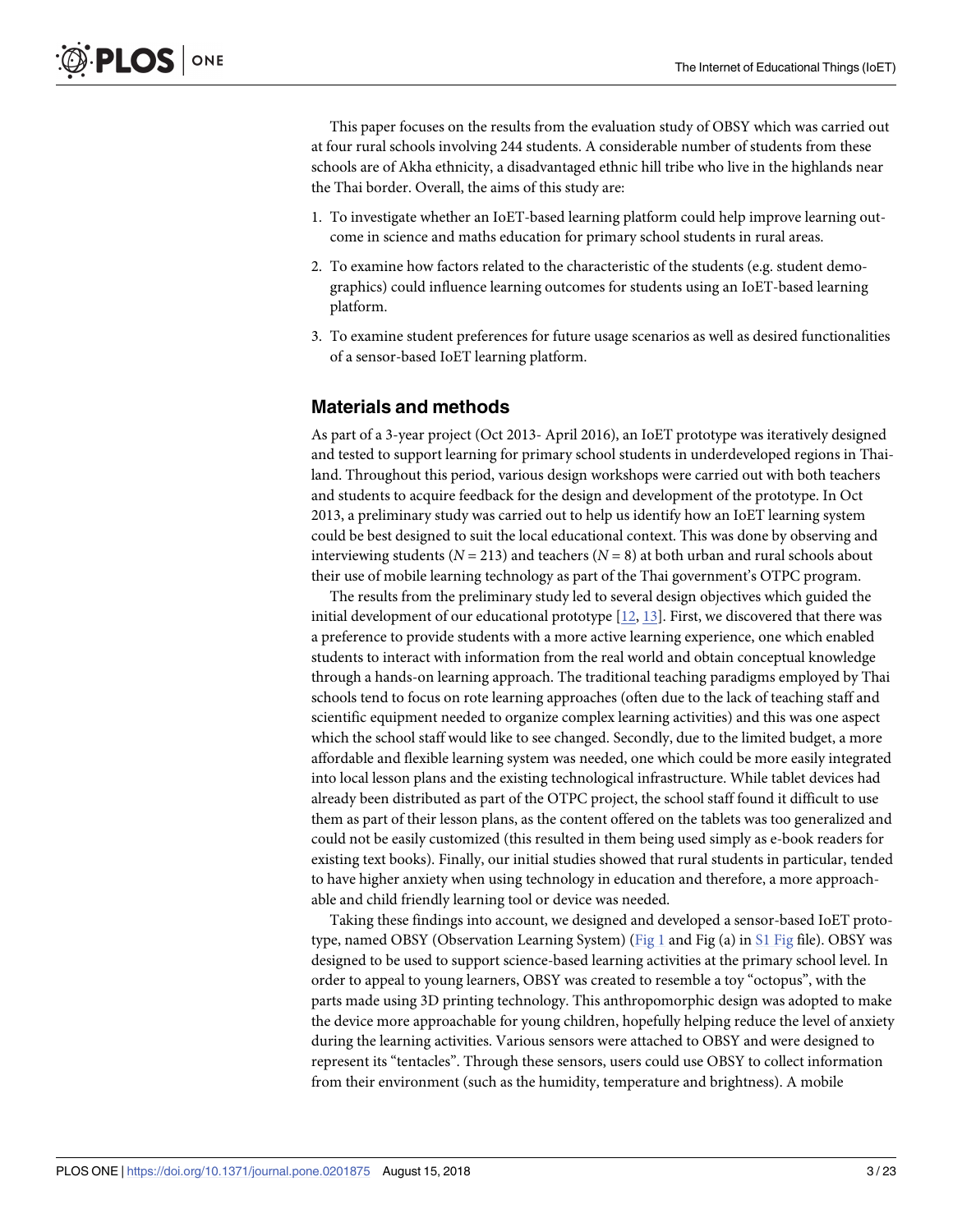<span id="page-4-0"></span>

**[Fig 2. S](#page-3-0)tudents engaging with OBSY during the small-scale evaluation study.** <https://doi.org/10.1371/journal.pone.0201875.g002>

application was also created to allow students to access, store and interact with the information collected from the OBSY prototype and use that information as part of their science-based learning activities (See section "The final OBSY prototype" for more information).

Afterwards, a small-scale evaluation study ( $Fig 2$ ) was carried out with the OBSY prototype in one urban and one rural school with 11 students and 2 teachers. This was done to evaluate the potential of OBSY in supporting learning and to identify any potential usability issues. Students and teachers were observed while using OBSY to carry out mock science experiments and later participants were interviewed to assess their learning engagement and overall experience in using OBSY. Based on their feedback, the OBSY prototype and lesson plans were further refined. In particular, the functionalities of OBSY were expanded. Two soil moisture sensors were added to allow students to simultaneously compare the differences between two observation subjects in various moisture conditions. In addition, the lesson plans were also revised to allow students to learn more advanced scientific concepts which better suit the schools' educational curriculum (such as what factors are essential to plant growth etc.).

This refined prototype was then used to carry out a large scale evaluation study, the details of which are the main focus of this paper. The purpose of this evaluation study was to assess the effectiveness of the IoET based learning platform in schools located in underdeveloped areas. The study involved a total of 244 students and was carried out at four government supported schools in Chiang Rai. This paper focuses on the results from the quantitative evaluation. The results from the qualitative evaluation, based on the various interviews, observations and focus groups carried out during the study can be found at  $[14]$  $[14]$  $[14]$ .

#### **The final OBSY prototype**

The final version of OBSY was developed from a small single-board computer (The Raspberry Pi Model B+). [\(Fig 1](#page-1-0)). Various sensors (such as temperature, humidity, soil moisture and light intensity sensors) could be attached to OBSY, allowing it to gather information from the surrounding environment. A small video camera (designed to represent the "eye" of the octopus shaped OBSY) was also attached to the mainboard, allowing students to make visual observations from their environment. In addition, a web server was installed on OBSY, which hosted a web application that visually presented information from the sensors and camera. This enabled students to connect to OBSY wirelessly through their tablets without needing external internet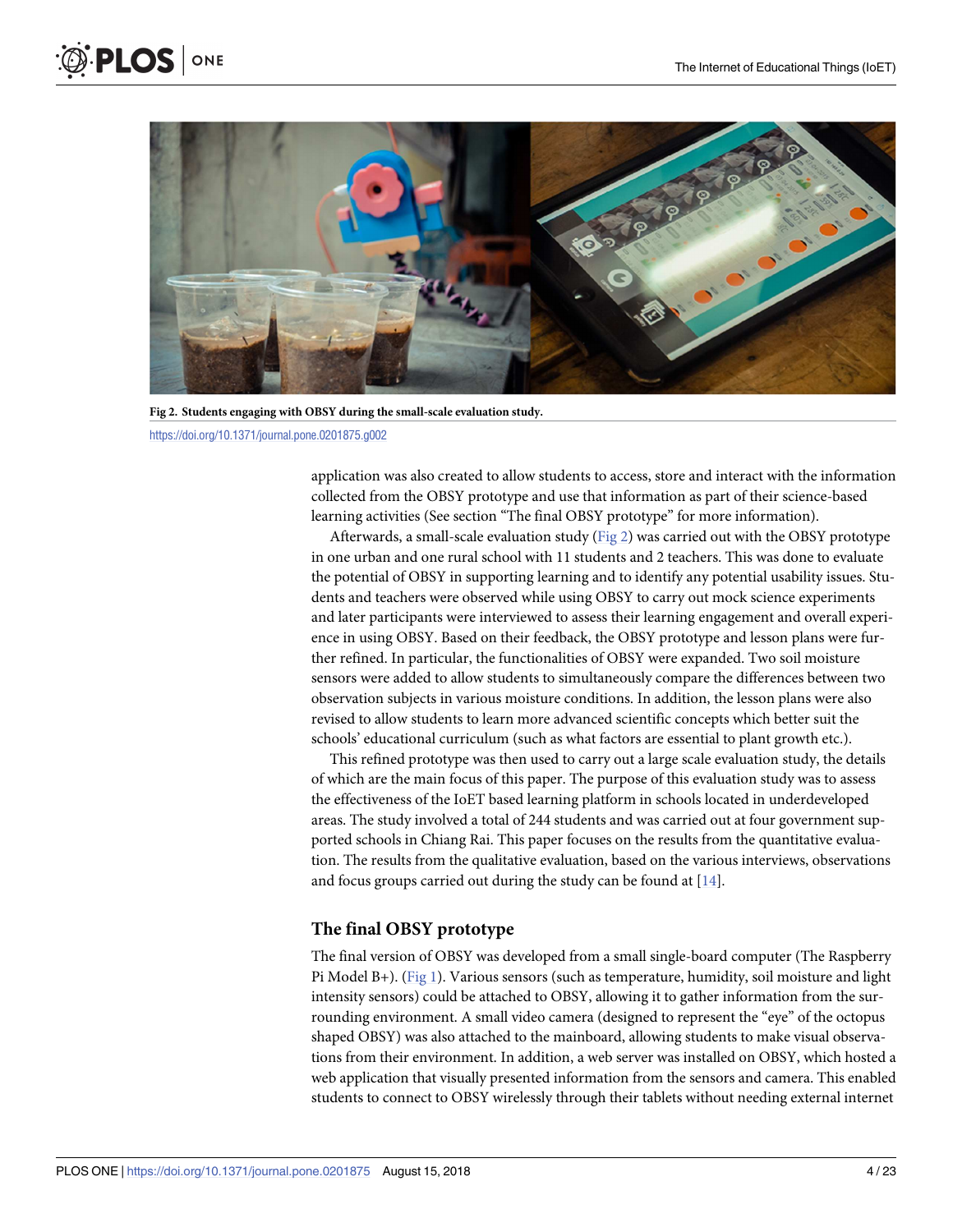<span id="page-5-0"></span>connection. The web application was created using HTML 5 and JavaScript (Fig (a) in  $S2$  Fig file) and contained three main screens. The status screen showed a live feed of the video from OBSY's camera as well as data from the various sensors attached to OBSY. Using the camera screen, students were able to capture static images from the live video feed. The gallery screen showed a gallery of the previously captured images along with data about the environment when the image was captured (such as the date/time and temperature etc.) which is visualized through cartoon images.

#### **Evaluation study location**

The evaluation study was conducted at four rural schools located in Chiang Rai (Fig  $3(a)$ ) a city in the northernmost region of Thailand close to the border with Myanmar and Laos [\(Fig](#page-4-0) [3\(b\)\)](#page-4-0). Chiang Rai has a population of 1.2 million and approximately 13% of the population are from hill tribes (eg. Karen, Hmong, Yao, Lahu, Akha and Lisu), a minority ethnic group living in the North of Thailand  $[15]$ . Fig  $3(b)$  shows the location of the four underprivileged rural schools which took part in the final evaluation study. The first school was the Ban Mae Khao Tom School (Fig (a) in [S3 Fig](#page-19-0) file), a government supported rural school approximately 45 km from the Thai and Myanmar border. Students from this school belong to hill tribes or are students of Thai ethnicity who come from lower income farming families. Such families live in remote areas where access to public services (infrastructure, education, health as well as administrative services) are often lacking [\[16\]](#page-21-0). The second school is the Ban Mae Chan School (Fig (b) in  $S3$  Fig file), the largest school in the Mae Chan sub-district (about 30 km from the city of Chiang Rai). Most of the students are also tribal children. The third school is a small government supported school called Ban Mae Salong Nai (Fig (c) in [S3 Fig](#page-19-0) file), located on the road to Doi Mae Salong, a mountain in Chiang Rai which was the centre of opium production in 1949. Students in this school are disadvantaged children who live with their families in the mountains. Their parents are mostly ethnic minority farm labourers who migrated from Myanmar. The school is reported to face a shortage of teaching staff, one teacher in each class had to teach all the subjects (maths, science, Thai, English, physical education etc.). The fourth school is a medium size school named Ban Mae Kham School (Fig (d) in [S3 Fig](#page-19-0) file), located



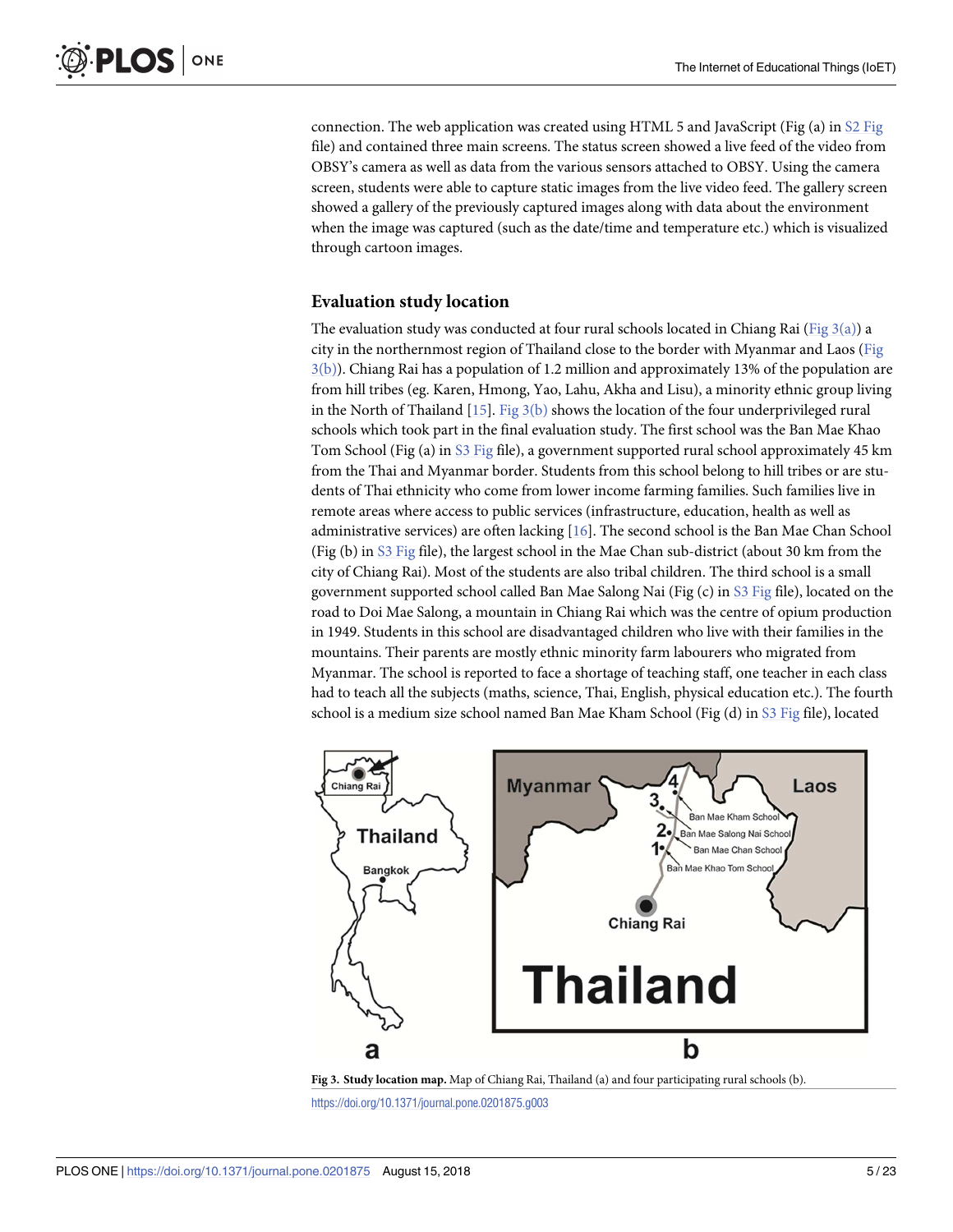about 25 km from the Myanmar border. This school contains two classes at grade three, the majority of whom are also indigenous hill tribe children. Further information about the Thai education system can be found in supporting information ([S1 Text](#page-19-0)).

#### **The evaluation study procedure**

The procedure used in the evaluation study is shown in Fig 4. Overall, this study lasted two weeks.

The students were first divided into a control group and an IoET group. Both groups followed the same procedure. Before the start of the science-based learning activities, a general introduction (e.g. about the research study and procedure) was given and the researcher introduced concept mapping to the students. To make sure students clearly understood how to create concept maps, they were first asked to practice by creating a concept map based on the ideas they were already familiar with (e.g. about plants). The students were then asked to create a concept map for the pre-test (Fig (a) in  $S4$  Fig file). They were provided with blank paper and asked to draw a concept map demonstrating their prior knowledge about mushrooms.

The main experiment in the study consisted of three science-based learning activities which were related to the school curriculum:

- 1. "Hello Mouldy" (Fig (b) in  $S3$  Fig file) introduced students to the study of mould and asked them to investigate how mould grows over a 5-day period in different conditions, by using either moist or dry breads and growing them in both bright and dark conditions. In this activity (Fig (a) in  $ST$  Fig file), students in both groups typically started by preparing 6 pieces of bread and organised them into 3 sample groups (2 pieces per group). The first group was left in room conditions, while the second and third group were placed in darkroom conditions. Students took the third sample of the bread and sprinkled some water with a water sprayer to make it moist. They then took a piece of bread from each group, and sealed them in a clear re-sealable plastic bag. Students in IoET group took two pieces of the first sample bread, inserted the first OBSY moisture probe in the bread in the bag and sealed it properly while the second probe was inserted in the bread outside the bag. The OBSY hardware was placed carefully in front of the bread samples for observing the growing mould. Students could make observations at any free time during the day and used their tablets and OBSYs to observe real time video and capture images of growing mould while the control group recorded their observations without OBSY on the progress sheet.
- 2. In "My Little Mushrooms" (Fig (c) in  $S3$  Fig file), students learnt about mushrooms by growing them in the same conditions as the first experiment to explore and identify what factors influenced their growth. The activity (Fig  $(b)$  in  $ST$  Fig file) started with students organising 4 mushroom growing packs into 2 groups, with 2 packs in each group. One group was observed under bright room conditions and another group was monitored under darkroom conditions. Students then took 1 pack from each group and sprinkled some water with a water sprayer into the bottlenose of the growing pack to make it moist. Students in the IoET group took the mushroom growing packs, using the OBSY, inserted the first OBSY moisture probe in a dry plastic growing pack and another probe on a damp plastic growing pack. Two OBSYs were provided for each group, the first OBSY was used to observe growing mushrooms under bright room conditions, whereas another OBSY was used to observe inside the darkroom. Students could make observations at any free time during the day and used their tablets and OBSYs to observe real time video and captured images of growing mould while the Control group recorded their observation without OBSY on the progress sheet. During the learning activity of both groups (the control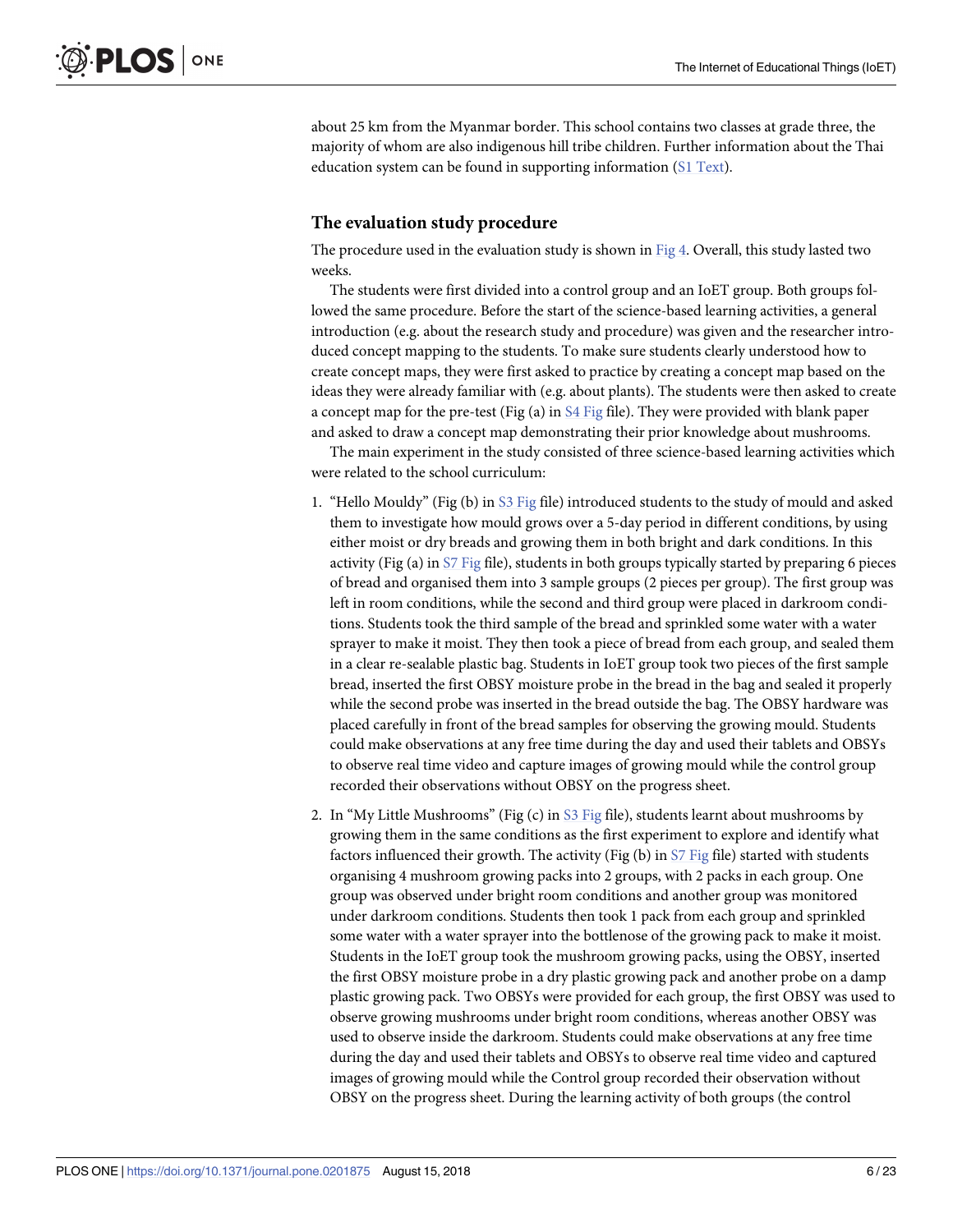

#### **[Fig 4. T](#page-5-0)he experiment procedure.**

<https://doi.org/10.1371/journal.pone.0201875.g004>

and IoET), the teachers encouraged them to learn through an inquiry-based learning approach, through the process of asking, investigating, creating, discussing and reporting. In addition, students in both groups were also allowed to make observations in their free time during the regular school day and were encouraged by teachers to learn more about

<span id="page-7-0"></span>PLOS ONE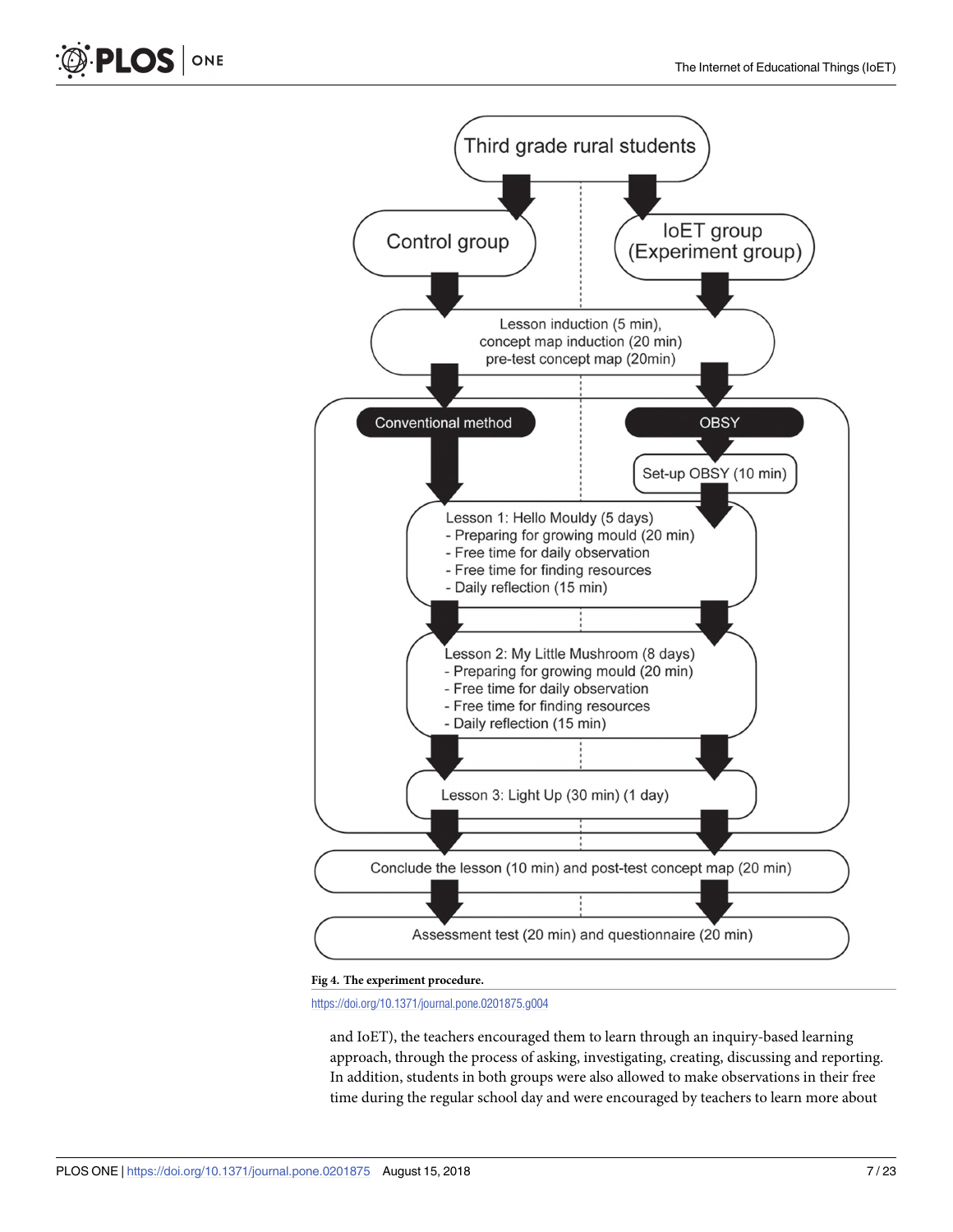<span id="page-8-0"></span>the educational content (mushroom and related topics) by using the computer or tablet computer to access online learning contents (through YouTube etc.) or through the school reading materials.

3. In "Light Up" (Fig (d) in  $S3$  Fig file), students explored how light travels and observed the amount of light which passes through various objects (transparent, translucent and opaque). A torch was used as a light source and was pointed towards various objects such as wax paper, plastic bag, fabric or wood (Fig  $(c)$  in  $ST$  Fig file). Students rated and ordered the objects based on light transparency (how easily the object allows light to pass through). Students in both groups put the testing object in front of the light source. The OBSY group held the light source and pointed to the object and placed the OBSY's light sensor as a screen to receive the amount of light which passed through the object. Students observed the amount of light on OBSY tablet application while the control group observed the amount of light without OBSY. Students in both groups then completed the objects observation sheet.

At the end of each day for both groups, the teacher carried out a short discussion and reflection session about the students' findings. After the students had carried out all three learning activities, they were asked to draw the post-test concept map (Fig (e) in  $S3$  Fig file). This was done to measure improvements in meaningful learning through comparison with the pretest concept map. Then, the assessment tests were carried out to measure improvements in acquired content knowledge (Fig (f) in [S3 Fig](#page-19-0) file). Finally, students in both groups were asked to complete the questionnaires for learning engagement and questionnaires to identify preferred usage scenarios and desired future functionalities for OBSY. The teacher read the questions out loud and the students filled in the questionnaires under the supervision of the teachers. This was done to make sure students understood the questions correctly as some students had low skills in reading and writing.

#### **Participants**

A total of 244 children and 8 teachers took part in the evaluation study. Grade three students (Prathom 3) were recruited from the 4 rural schools. In each school, 4 groups of 8 students (4 boys and 4 girls) were selected. Students in the control condition carried out science-based learning activities by recording their findings using pen and paper, whilst students in the IoET condition were asked to use OBSY as an observational tool to carry out the same science-based learning activity. Overall a total of 116 students participated in the OBSY condition and 128 students participated in the control condition. In addition, two teachers in each school with experience in using the tablet computers were recruited to help facilitate the science-based learning activities. Ethical approval was granted by the University's Research Ethics Advisory Group to carry out research with young students. Informed consent was granted by each school's director. Written consent was also provided on behalf of the parents including permission for audio and video recording.

#### **Measurements**

Fig 5 provides a summary of the measurements used in this study. Overall, educational outcome was measured mainly through two categories of variables, Learning outcome and Learning engagement. Participants were also asked to provide basic demographical information (such as age, gender, ethnicity and house location) and information about their prior technology experience (the usage of internet, computer, tablet computer and mobile devices)  $[17]$ . In addition, participants were asked to rate different future scenarios in which they felt OBSY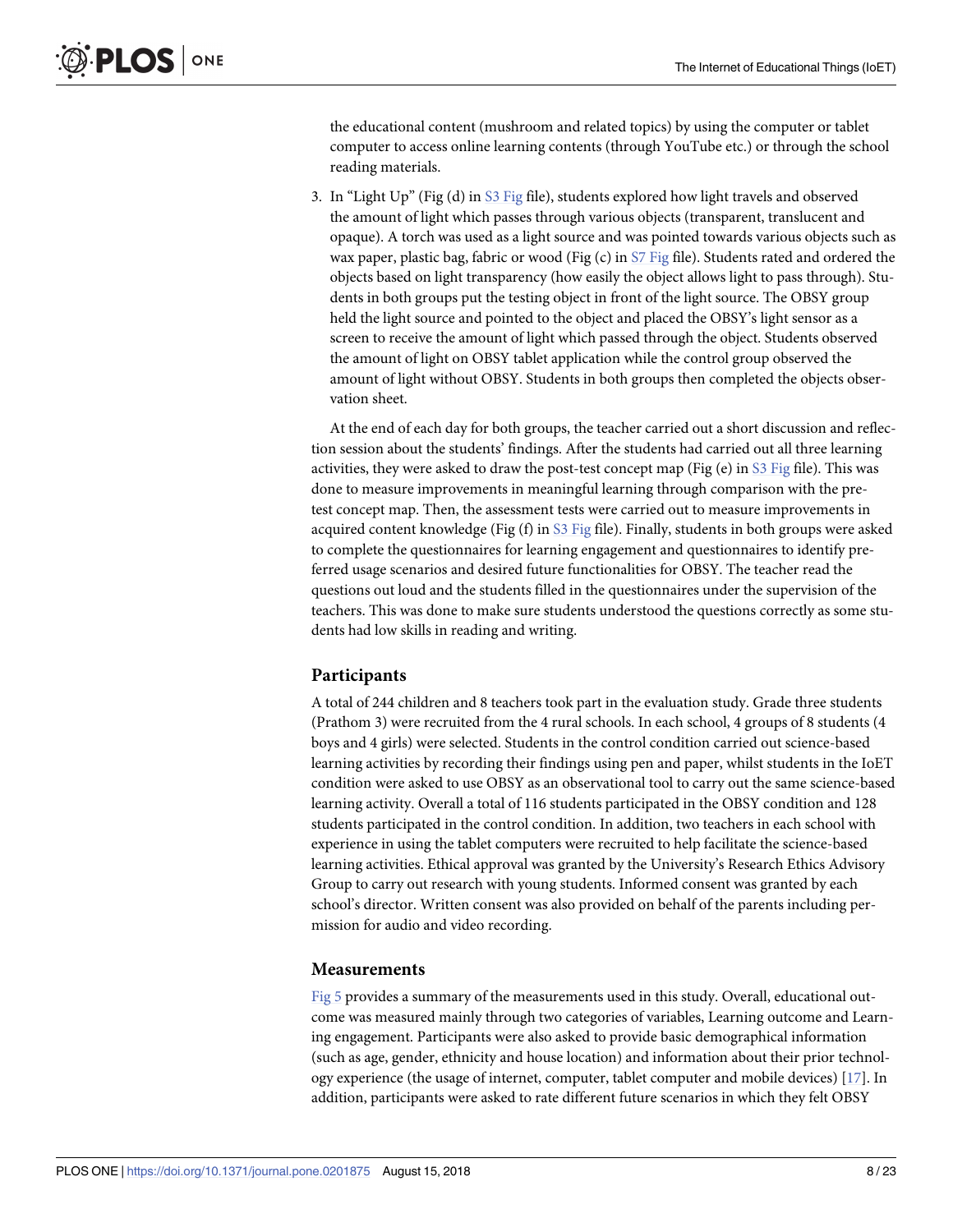<span id="page-9-0"></span>

#### **[Fig 5. A](#page-7-0) summary of the measurement tools.**

could be used to enhance learning as well as different functionalities and features which participants wanted to see in the future.

**Learning outcome measurements.** Learning outcome was measured mainly through the concept of meaningful learning and from the acquired content knowledge. Meaningful learning refers to how learners are able to learn and construct new knowledge and concepts to solve specific problems by linking together their previous relevant knowledge. Such a concept has "an emphasis on constructivism and hands-on inquiry-oriented instruction to promote children's conceptual knowledge by building on prior understanding, active engagement with the subject content, and applications to real world situations"  $[18]$ .

To assess meaningful learning, pre-tests and post-tests were carried out with concept maps (Fig (a) in [S5 Fig](#page-19-0) file) which is widely acknowledged as an effective tool to assess the students' critical thinking skills, cognitive process and performance [[19](#page-21-0)]. Concept maps have been used in prior research studies involving science and mobile learning to measure scientific literacy [\[20\]](#page-21-0) and assess the students' learning and performance [\[21](#page-21-0)]. The scoring criteria used in this study was based on Novak [\[22\]](#page-21-0), in which the concept map were scored based on the component and structure, one point was assigned for each valid proposition, five points for each level of hierarchy, one point for each branch, ten points for each valid cross-link and one point for any specific examples.

An assessment test was carried out to measure the acquired content knowledge. Content knowledge refers to knowledge and information about a specific topic that is learnt [[23](#page-21-0)]. It should be noted that only a post-test of content knowledge was performed as we needed to reduce excessive pressure on students and avoid creating a barrier to the learning activities due to performance anxiety  $[24]$ . This assessment (Fig (a) in  $S6$  Fig file) was aimed at measuring content knowledge through 2 topics of science (temperature and plant growth conditions) and 3 topics of mathematics which students needed to understand to carry out scientific

<https://doi.org/10.1371/journal.pone.0201875.g005>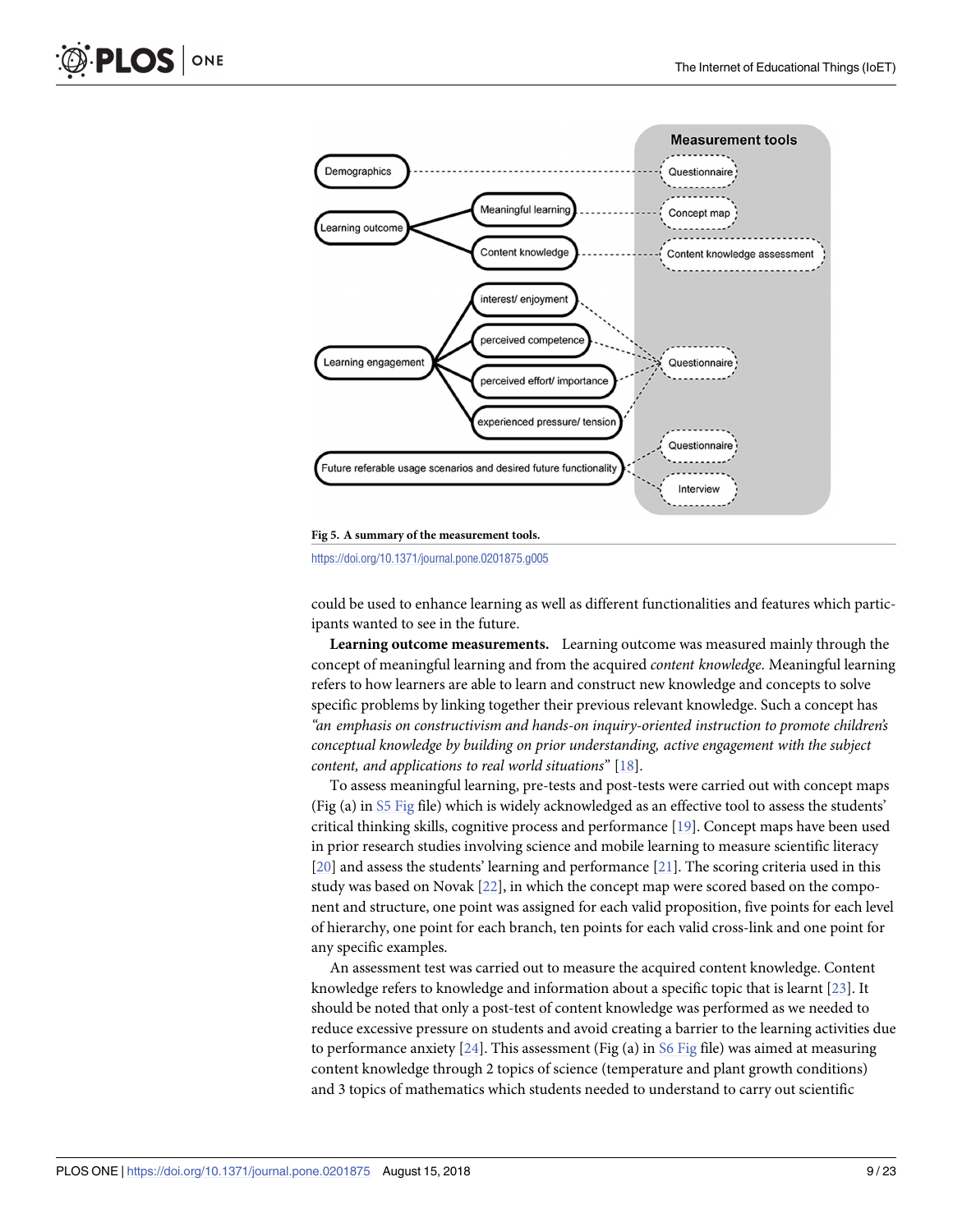<span id="page-10-0"></span>experiments (percentage, fraction and ordering/sequencing numbers). The questions used in the assessment were reviewed by the teachers and tested in a pilot with representative students.

**Learning engagement measurements.** To measure learning engagement, questionnaires were administered to students (see  $S1$  Appendix for the full questionnaires). The questionnaires were modified from the Intrinsic Motivation Inventory (IMI) [[25](#page-21-0)–[27](#page-21-0)] and the level of tension represented how anxious students felt when asked to carry out the learning activity [\[28–30\]](#page-21-0). Four variables were measured: i) perceived interest and enjoyment, ii) perceived competence, iii) perceived effort/importance and iv) the level of pressure/tension.

**Preferable usage scenarios and desired future functionality of OBSY.** Students in the IoET group were also asked to rate different scenarios in which they wanted to see OBSY being used in the future to enhance learning as well the desired future functionality of OBSY. This would allow us to understand more from the design and development perspective, about the broader context in which OBSY-like IoET technology could be used to support learning in the future as well as provide a guideline for designing an effective learning tool to improve educational outcome for students in underdeveloped regions. The learning scenarios and design features in this questionnaire were formulated based on feedback from interviews carried out during the small-scale testing session as part of the iterative design process and was based on the concept of Mobile Seamless Learning Environments [\[31\]](#page-21-0). The different future scenarios include i) using IoET as a learning companion, ii) using IoET in a broader array of subjects (apart from science and mathematics learning) iii) using IoET to carry out experiments outside the classroom context (i.e. for pervasive learning), iv) adding a real-world social element, allowing OBSY to be used as a communication device to talk to friends and family while learning. In addition, participants were asked to rate the different functionalities and design features which they desired to see in OBSY in the future. These included: i) having audio and voice functionality, ii) having the ability for ubiquitous connectivity (observations could be carried out anytime, anyplace, far away from the device), iii) mobility, being able to navigate around the environment by itself, iv) DIY customizability (students are able to optimise and customise the OBSY device by themselves These aspects were rated on a 5-point Likert scale.

#### **Results**

#### **Participant demographics**

In total, 244 third grade students and 8 teachers from 4 schools participated in the study. The demographic profile of the students is shown in Table 1.

Overall, there were an almost equal numbers of boys (49.6%) and girls (50.4%) of whom 29.1% were Thai and another 70.9% were of ethnic minority (tribal students). The majority of them lived in rural areas (75%). It should be noted that the students' age range of 7 to 17 years  $(M = 9.64)$  is higher than the national standard (8-9 years old). This is because for some hill tribe students who came from border countries such as Myanmar or Laos, schooling has been delayed. When such students join the Thai school system, they have to start a new education process at the primary level (year one) as a result of their lack of Thai language proficiency in writing, speaking and communication. The smaller participant numbers from the fourth school (Ban Mae Kham School) was due to the fact that it had only one grade three class. Overall, statistical tests showed that there were no significant differences between the control and the experiment group in gender ( $X^2 = 1.317$ ,  $p < .251$ ), ethnicity ( $X^2 = 3.107$ ,  $p < .078$ ) and home location ( $X^2 = .351$ ,  $p < .554$ ). However, there was a significant difference ( $t(242) =$ 8.960,  $p < .001$ ) between both groups in age where the IoET group ( $M = 9.08$ ,  $SD = 1.522$ ) was approximately one year older than the control group ( $M = 10.16$ ,  $SD = 2.075$ ). As such, this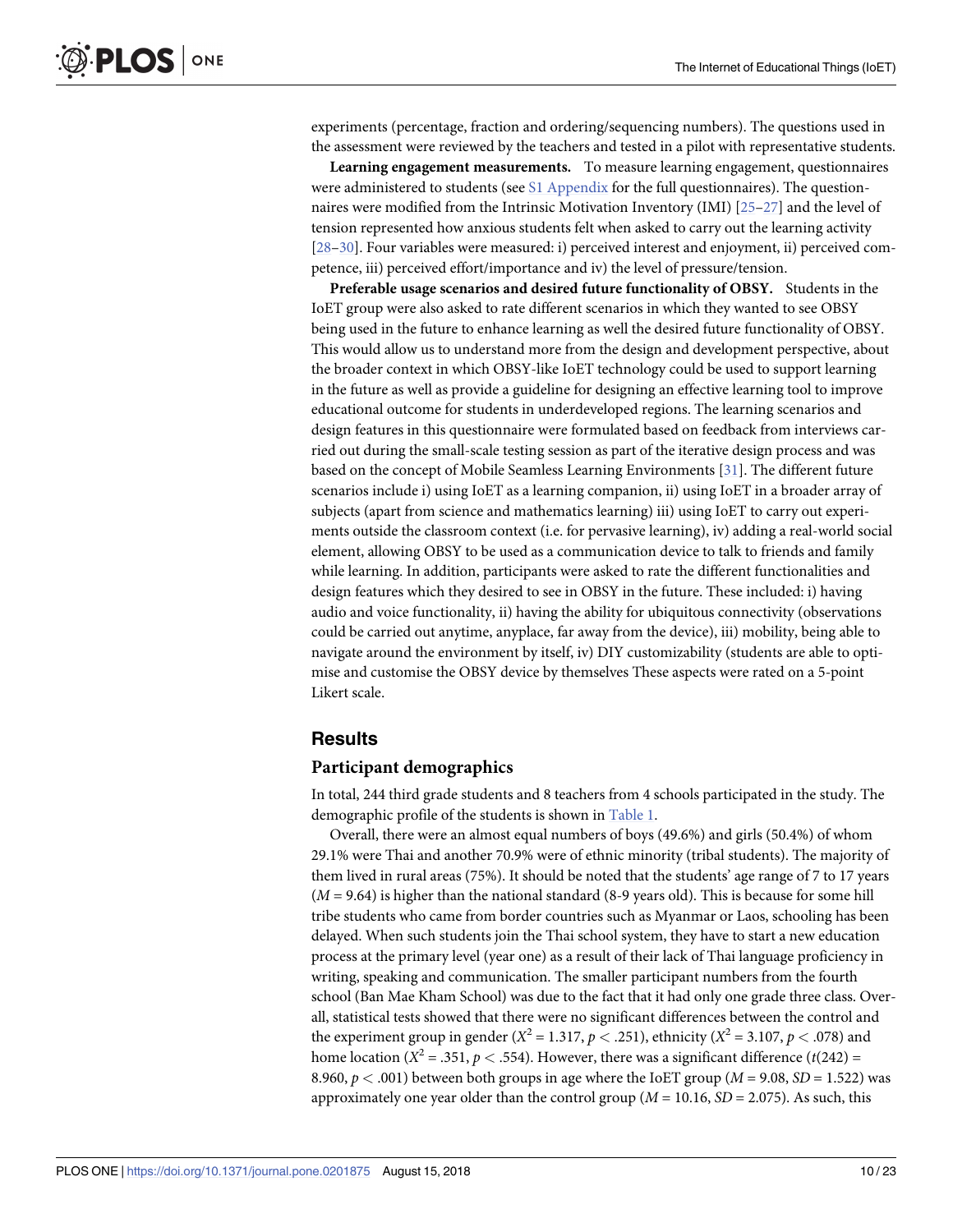| Items                | Control group          | IoET group              | Total                  |  |
|----------------------|------------------------|-------------------------|------------------------|--|
|                      | N(%)                   | N(%)                    | N(%)                   |  |
| N                    | 116                    | 128                     | 244                    |  |
| Age (Min 7, Max 17)  | $M = 9.08(SD = 1.522)$ | $M = 10.16(SD = 2.075)$ | $M = 9.64(SD = 1.907)$ |  |
| Gender               |                        |                         |                        |  |
| Girl                 | 54 (43.9%)             | 69 (56.1%)              | 123 (50.4%)            |  |
| Boy                  | 62 (51.2%)             | 59 (48.8%)              | 121 (49.6%)            |  |
| Ethnic               |                        |                         |                        |  |
| Thai                 | 40 (56.3%)             | 31 (43.7%)              | 71 (29.1%)             |  |
| Other                | 76 (43.9%)             | 97 (56.1%)              | 173 (70.9%)            |  |
| <b>Home</b> location |                        |                         |                        |  |
| Urban                | 27 (44.3%)             | 34 (55.7%)              | 61 (25%)               |  |
| Rural                | 89 (48.6%)             | 94 (51.4%)              | 183 (75%)              |  |
| School               |                        |                         |                        |  |
| Ban Mae Khao Tom     | 32 (50%)               | 32 (50%)                | 64 (26.2%)             |  |
| Ban Mae Chan         | 32 (49.2%)             | 33 (50.8%)              | 65 (26.6%)             |  |
| Ban Mae Salong Nai   | 31 (45.6%)             | 37 (54.4%)              | 68 (27.9%)             |  |
| Ban Mae Kham         | 21 (44.7%)             | 26 (55.3%)              | 47 (19.3%)             |  |

#### **[Table 1.](#page-9-0) Demographic profiles of students from the control and IoET group.**

<https://doi.org/10.1371/journal.pone.0201875.t001>

<span id="page-11-0"></span>PLOS ONE

aspect was controlled for when carrying out statistical testing to examine differences in learning outcome between both groups.

When examining the prior level of technology experience (which was calculated from the frequency of technology ownership and usage  $[17]$  $[17]$  $[17]$ ), the results showed that approximately 85% of students (in both the control and the IoET condition) have used a computer or a tablet computer before. More students have tablet computers at home (48.4%) compared to desktop computers (37.3%). The majority have access to mobile phones (90.6%) whereas only 32% have Internet access at home. The results of an independent-samples t-test showed that Thai students had significantly higher technology experience compared with ethnic minority students  $(t(242) = 8.96, p < .001)$  and urban students had significantly higher technology experience compared to rural students  $(t(242) = 4.37, p < .001)$ . However, there was no significant differences in technology experience between genders (t(242) = 0.71, p *<* .476) (See [Table 2\)](#page-10-0). The tests also showed that there was a significant difference between the control and IoET group, where students in the IoET group had higher technology experience than the control group ( $t(242) = 2.51$ ,  $p < .013$ ). As such, this aspect was also controlled for examining differences in learning outcome between both groups.

| Items      | Group   |             | Gender |         | Ethnicity |              | <b>Home</b> location |              |
|------------|---------|-------------|--------|---------|-----------|--------------|----------------------|--------------|
|            | control | <b>IoET</b> | Boy    | Girl    | Thai      | Other        | Urban                | Rural        |
|            | M(SD)   | M(SD)       | M(SD)  | M(SD)   | M(SD)     | M(SD)        | M(SD)                | M(SD)        |
| Technology | 3.54    | 4.05        | 3.87   | 3.74    | 4.99      | 3.32         | 4.49                 | 3.58         |
| Experience | 1.781   | $(1.285)^*$ | 1.512) | (1.606) | 1.281     | $(1.397)$ ** | (1.362)              | $(1.556)$ ** |

| Table 2. Demographic profiles of students from the control and IoET group. |
|----------------------------------------------------------------------------|
|----------------------------------------------------------------------------|

Significant at p *<* .05.,

 $^{**}$  Significant at  $p<.01.$ 

<https://doi.org/10.1371/journal.pone.0201875.t002>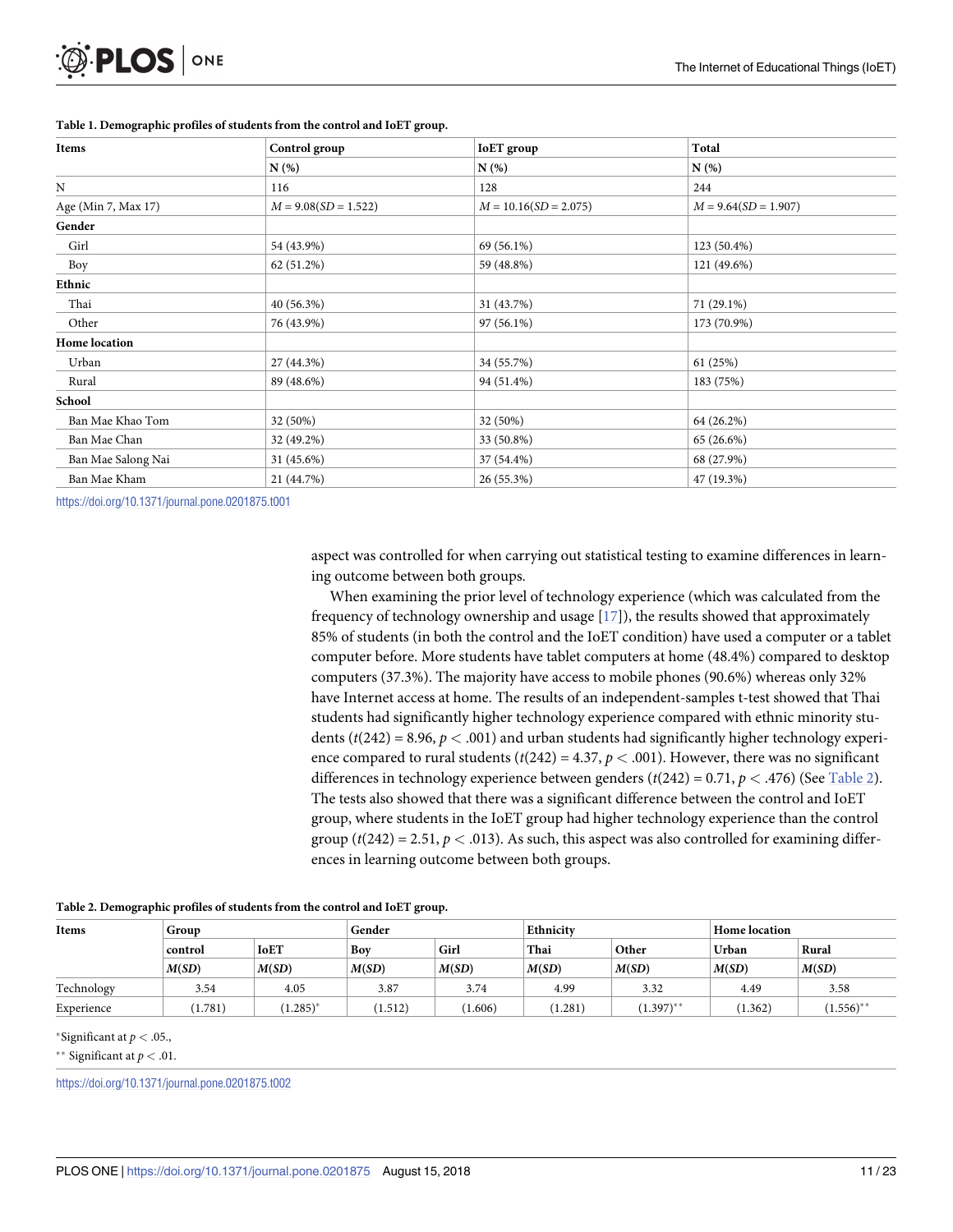#### <span id="page-12-0"></span>**The differences in learning outcome between the control and IoET group**

Independent-samples t-tests were conducted to compare the differences in learning outcome between students in both groups. The results showed that there was a significant difference between the pre-test concept map scores ( $M = 7.60$ ,  $SD = 4.80$ ) and post-test concept map scores  $(M = 17.10, SD = 7.41)$  for the control condition  $(t(115) = 15.83, p < 0.001)$ . Similarly there was also a significant difference between the pre-test concept map scores ( $M = 13.77$ ,  $SD = 7.84$ ) and post-test concept map scores ( $M = 32.73$ ,  $SD = 11.86$ ) for the IoET condition  $(t(127) = 26.44, p < 0.001)$ . As such, the results suggested that there was meaningful improvement in learning after students participated in the learning activities in both conditions.

When examining the pre-test concept map scores between the control and IoET group however, t-tests also showed that there was a significant difference in the pre-test concept map scores between students in the IoET condition ( $M = 7.60$ ,  $SD = 4.80$ ) and the control condition ( $M = 13.77$ ,  $SD = 7.84$ ), ( $t(242) = 7.32$ ,  $p < .001$ ). This is likely due to the nature of the student recruitment process in this study. To avoid disrupting the structure of the lessons and putting too much strain on the limited number of teaching staff available, the school directors decided to assign the students to the IoET and control condition as a group based on their class (instead of separating the students from their class and dividing them into smaller groups to carry out the learning activities, which would then need to be supervised and taught independently). As such, the directors decided to randomly select which class would participate in the IoET and control condition learning activities. As there tended to be inequality in student performance between the classes in the rural schools, students who participated in the control condition turned out to have lower pre-test concept map scores than those in the IoET condition.

Therefore, to control for the confounding effects of prior knowledge, as well as prior technology experience and age (aspects found to be significantly different between the IoET and control group), a two stage hierarchical multiple regression analysis was carried out to test the differences in learning outcome between the two groups, with improvement in meaningful learning (calculated from the difference between the post-test and pre-test concept map scores) as the dependent variable [\[32\]](#page-21-0). The collinearity statistics (i.e. Tolerance and VIF) were all within accepted limits and the assumption of multicollinearity was met. Pre-test concept map scores, age and prior technology experience were included in the first stage of the regression to control for their effects. The condition in which students carried out the learning activity was entered in the second stage of the regression. The results are shown in Table 3.

The hierarchical multiple regression analysis showed that at stage one, a significant regression equation was found (F3,  $240 = 5.728$ ,  $p < .001$ ) and accounted for 6.7% of the variation. Only pre-test concept map scores contributed significantly to the prediction ( $\beta$  = .243,  $p$  < .001). The addition of the learning condition in the second stage explained an additional 26% of the variation (F4, 239 = 29.04, p *<* .001). Both technology experience (*E* = −.201, p *<* .001) and the learning condition ( $\beta$  = .590,  $p$  < .001) were significant predictors of scores in meaningful learning. This suggested that the learning condition had significant influence on scores in meaningful learning even when controlling for pre-test scores, technology experience and age. Overall, students in the IoET group had higher improvement in meaningful learning  $(M = 18.96, SD = 8.11)$  in comparison to the control group  $(M = 9.5, SD = 6.46)$ .

To assess improvements in educational outcome as measured from the overall content knowledge which students acquired after the learning activities, another hierarchical multiple linear regression analysis was carried out. The overall content knowledge assessment scores were a summation of the scores in the different knowledge categories (temperature, plant growing condition, percentage, fraction and ordering/sequencing numbers). Age, pre-test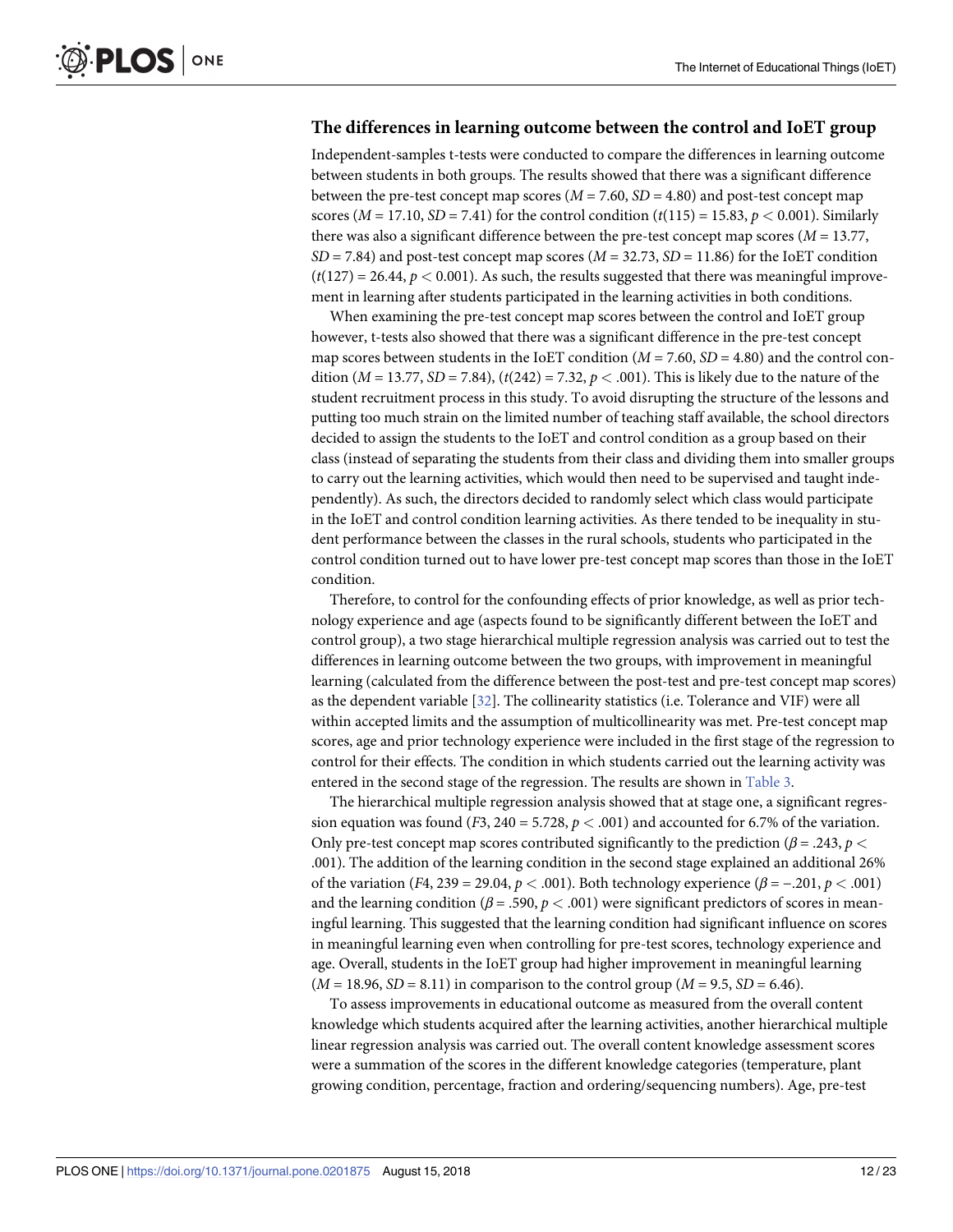| <b>Variables</b>                                  | $\Delta R^2$ | B        | <b>SEB</b> | β         |
|---------------------------------------------------|--------------|----------|------------|-----------|
| Model 1                                           | .067         |          |            |           |
| (Constant)                                        |              | 11.568   | 3.739      |           |
| Pre-test concept map                              |              | .293     | .081       | $.243**$  |
| Age                                               |              | .109     | .325       | .024      |
| Technology experience                             |              | $-.350$  | .378       | $-.062$   |
| Model 2                                           | .260         |          |            |           |
| (Constant)                                        |              | 18.396   | 3.260      |           |
| Pre-test concept map                              |              | .055     | .073       | .046      |
| Age                                               |              | $-.586$  | .286       | $-.128$   |
| Technology experience                             |              | $-1.129$ | .332       | $-.201**$ |
| Learning condition (control $(0)$ vs IoET $(1)$ ) |              | 10.321   | 1.074      | $.590**$  |

<span id="page-13-0"></span>**[Table 3.](#page-11-0) Regression analysis to measure improvements in meaningful learning.**

Significant at p *<* .05.,

 $^{\ast\ast}$  Significant at  $p<.01.$ 

<https://doi.org/10.1371/journal.pone.0201875.t003>

concept map scores and prior technology experience were used as control variables. The results of the regression analysis are shown in [Table 4.](#page-12-0)

Pre-test concept map scores, age and technology experience contributed significantly to the regression model (F3, 240 = 11.70,  $p < 001$ ) and accounted for 12.8% of the variation. The addition of the learning condition in the second stage explained an additional 9.6% of the variation (F4, 239 = 17.24,  $p < .001$ ). The results showed that both prior technology experience  $(\beta = 0.141, p < .05)$  and the learning condition which the students participated in  $(\beta = .359,$ p *<* .001) were significant predictors towards the content knowledge which students acquired after the learning activities. Overall, students in the IoET group ( $M = 21.25$ ,  $SD = 3.28$ ) showed higher learning outcome as measured from acquired content knowledge when compared to the control groups ( $M = 16.79$ ,  $SD = 5.56$ ).

In addition, hierarchical multiple regression analysis was also conducted to observe the students' achievement of content knowledge in each category. Once again, age, technology experience and pre-test concept map score were entered as control variables and each category of

| <b>Variables</b>                                  | $\Delta R^2$ | B      | <b>SEB</b> | $\beta$   |
|---------------------------------------------------|--------------|--------|------------|-----------|
| Model 1                                           | $.128**$     |        |            |           |
| (Constant)                                        |              | 9.613  | 2.074      |           |
| Pre-test concept map                              |              | .131   | .045       | $.190**$  |
| Age                                               |              | .553   | .181       | $.210**$  |
| Technology experience                             |              | .725   | .210       | $.225***$ |
| Model 2                                           | $.096**$     |        |            |           |
| (Constant)                                        |              | 11.996 | 2.009      |           |
| Pre-test concept map                              |              | .048   | .045       | .070      |
| Age                                               |              | .310   | .176       | .118      |
| Technology experience                             |              | .454   | .204       | $.141*$   |
| Learning condition (control $(0)$ vs IoET $(1)$ ) |              | 3.602  | .661       | $.359**$  |

Significant at p *<* .05.,

Significant at p *<* .01.

<https://doi.org/10.1371/journal.pone.0201875.t004>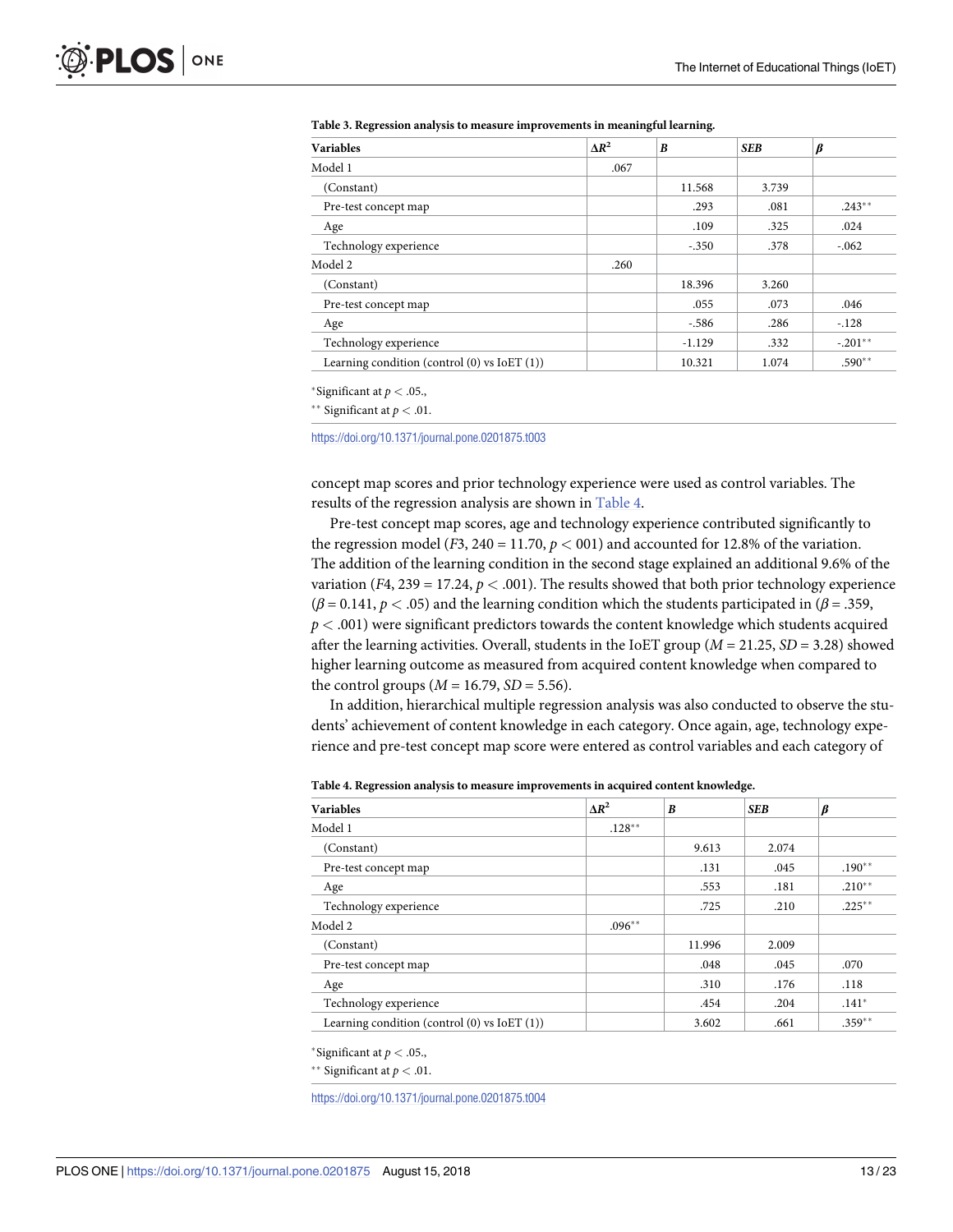<span id="page-14-0"></span>content knowledge (knowledge about temperature, plant/mushroom growing, fraction, percentage and ordering/sequencing) was used as the predictor variable. Tables of these results can be found in supporting information [\(S1 Table](#page-19-0)).

In stage one, a significant regression equation was found for the dependent variables temperature (*F*3, 240 = 14.421,  $p < .001$ ,  $R^2 = 15.3$ %), plant growth knowledge (*F*3, 240 = 5.695,  $p < .001$ , R2 = 6.6%), fraction (F3, 240 = 2.641,  $p < .050$ ,  $R^2$  = 3.2%) and ordering & sequencing numbers (F3, 240 = 8.082,  $p < .001$ ,  $R^2 = 9.2$ %). However, a significant regression equation was not found for percentage  $(F3, 240 = 0.112, p < .953, R2 = 0.1\%)$ . The addition of the learning condition (control vs IoET group) in the second stage explained an additional 22.8% of the variation in temperature ( $F4$ , 239 = 17.596,  $p < .001$ ), 20.7% of the variation in plant growing condition (F4, 239 = 15.599, p *<* .001), 7.9% of the variation in Fraction (F4, 239 = 5.125, p *<* .001) and 10.1% of the variation in ordering & sequencing numbers (F4, 239 = 6.682, p *<* .001).

For content knowledge about the temperature, the results showed age ( $\beta = .227$ ,  $p < .001$ ) and the learning condition ( $\beta$  = .316,  $p$  < .001) to be significant predictors. Technology experience ( $\beta$  = .128,  $p < .046$ ) and learning condition ( $\beta$  = .434,  $p < .001$ ) were found to be significant predictors for plant growth knowledge. For fraction, the only learning condition  $(\beta =$ .251,  $p < .001$ ) was found to be a significant predictor. For ordering & sequencing numbers, pre-test scores ( $\beta$  = .142,  $p$  < .043) and age of students ( $\beta$  = .162,  $p$  < .026) were significant predictors, but not the learning condition.

Overall, the regression analysis indicated that students in the IoET group showed higher learning outcome in content knowledge about the temperature (OBSY  $(M = 4.39, SD = 0.896)$ , control ( $M = 2.82$ ,  $SD = 2.257$ )), plant growing condition (OBSY ( $M = 4.045$ ,  $SD = 0.827$ ), control ( $M = 2.47$ ,  $SD = 2.199$ )), and fraction (OBSY ( $M = 3.91$ ,  $SD = 1.165$ ), control ( $M = 3.28$ ,  $SD = 1.456$ ).

#### **The difference in learning engagement between the control and IoET condition**

Prior studies in education [\[25,](#page-21-0) [33\]](#page-21-0) found academic success to be significantly related to the learning engagement. Therefore, in this study, the differences in learning engagement between the control and IoET condition were also measured. Hierarchical multiple regression analyses were conducted to predict the effect of the learning condition on learning engagement based on four different variables (interest and enjoyment, perceived competence, effort/importance and pressure/tension). Age, technology experience and the pre-test concept map score were entered as control variables and the learning condition as the predictor variable [\(S2 Table](#page-19-0)). In stage one, a significant regression equation was found for the dependent variables interest/ enjoyment (F3, 240 = 2.80, p *<* .041, R 2 = 3.4%), effort/importance (F3, 240 = 2.954, p *<* .033,  $R^2 = 3.6\%$ ) and pressure/ tension (F3, 240 = 4.497,  $p < .004$ ,  $R^2 = 5.3\%$ ). The addition of the learning condition in the second stage explained an additional 3.1% of the variation in interest/enjoyment (F4, 239 = 4.157,  $p < .003$ ), 9.2% of the variation in competence (F4, 239 = 6.362, p *<* .001), 6.9% of the variation in effort/ importance (F4, 239 = 6.996, p *<* .001) and 14.4% of the variation in pressure/ tension  $(F4, 239 = 14.649, p < .001)$ . For interest/enjoyment, the results showed age ( $\beta = -.224$ ,  $p < .001$ ) and the learning condition ( $\beta = .204$ ,  $p <$ .001) to be significant predictors. Similarly, for effort/ importance, both age ( $\beta$  = −.189,  $p$  < .01) and the learning condition ( $\beta = .304$ ,  $p < .001$ ) were also found to be significant predictors. However, for competence, only the learning condition ( $\beta$  = .351,  $p$  < .001) was found to be a significant predictor. The learning condition ( $\beta = -.432$ ,  $p < .001$ ) was also the only significant predictor for pressure/tension. Overall, the regression results indicated that students in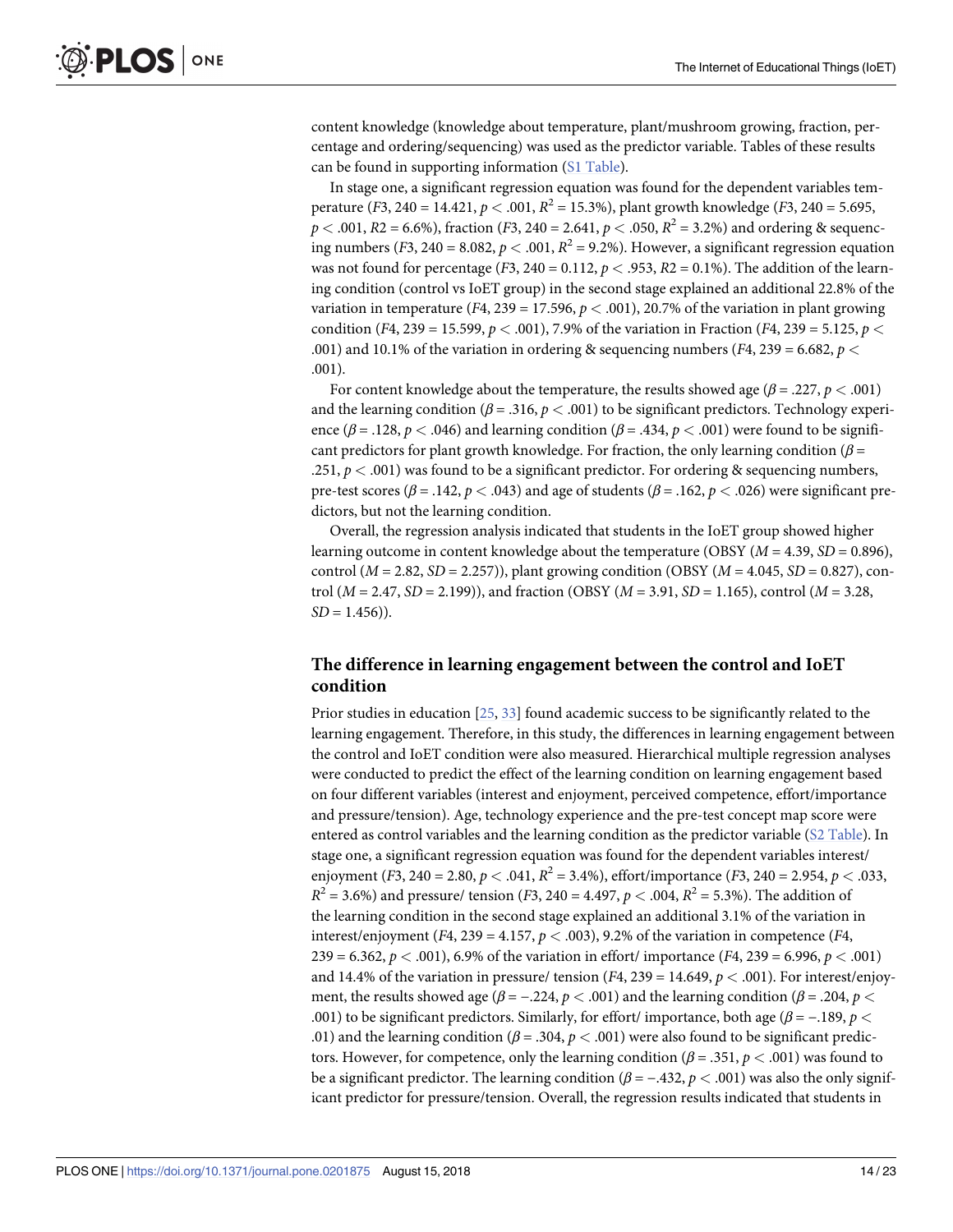<span id="page-15-0"></span>the IoET group showed higher interest/enjoyment (OBSY  $(M = 4.717, SD = 0.401)$ , control  $(M = 4.65, SD = 0.511)$ , competence (OBSY  $(M = 4.395, SD = 0.545)$ , control  $(M = 4.05,$  $SD = 0.613$ ), and effort/ importance (OBSY ( $M = 4.084$ ,  $SD = 0.682$ ), control ( $M = 3.677$ ,  $SD = 0.773$ ). Students also showed lower pressure/tension in the IoET group ( $M = 1.78$ ,  $SD = 0.814$ ) compared with the control group ( $M = 2.56$ ,  $SD = 0.915$ ).

#### **The effect of student demographics on learning engagement and learning outcome for the IoET condition**

The previous section showed that using OBSY improved students' learning performance and engagement. In this section, we wanted to know if demographic factors are related to the learning outcome and engagement measures for the group using the sensor-based IoET device. Therefore, multiple regression analysis was carried out only for students in the OBSY group, with each of the learning outcome measures (meaningful learning (calculated from the difference between the post-test and pre-test concept map scores) and content knowledge) and each of the learning engagement measures (interest/enjoyment, perceived competence, effort/importance and pressure/tension) as dependant variables, while age, gender, ethnicity, home location and technology experience were entered as independent variables for each of the regression analysis. The collinearity statistics (i.e. Tolerance and VIF) were all within accepted limits and the assumption of multicollinearity was met. Overall, a significant regression model was not found for content knowledge and meaningful learning. For the learning engagement measures, a significant regression model was found for interest/enjoyment  $(F(5, 122) = 3.40, p < .007, R^2 = .122, R^2_{\text{adjusted}} = .086)$  where interest/ enjoyment could be predicted from the age of students  $(\beta = -.402, p < .001)$  ([S2 Table](#page-19-0)). For Perceived competence, effort/importance and pressure/tension a significant regression model was not found.

#### **Preferable future usage scenarios and desired features and functionalities of OBSY**

Students were asked to rate what design factors they found desirable for a sensor-based learning platform and how they wished to use such a technology in future learning. [Table 5](#page-14-0) shows the overall mean scores. Most of the preferred usage scenarios and desired features and functionalities were highly rated.

Repeated measured ANOVA tests were also conducted to determine whether there were any differences in the scores between the "preferable future usage scenarios" and "desired features and functionalities". The results showed that there was not a significant difference in the scores for the "desired features and functionalities". For the scores in the "preferable future usage scenarios", the repeated measures ANOVA with a Greenhouse-Geisser correction

| Category                             | Items                                                                            | Mean | <b>SD</b> |
|--------------------------------------|----------------------------------------------------------------------------------|------|-----------|
| Prefer future usage scenario         | Learning companion (I want OBSY to be a friend)                                  | 4.58 | 1.009     |
|                                      | Additional learning subjects (I want to use OBSY in a broader array of subjects) | 4.10 | 1.309     |
|                                      | Pervasive learning (I want to use OBSY for outdoor experiments)                  | 4.56 | 1.018     |
|                                      | Additional social element (I want OBSY to be used as a communication device)     | 4.26 | 1.275     |
| Desired features and functionalities | Ubiquitous connectivity feature (I want to use OBSY anywhere)                    | 4.23 | 1.233     |
|                                      | Mobility functionality (I want OBSY to move/walk)                                | 4.40 | 1.125     |
|                                      | Audio functionality (I want OBSY to have sound/voice)                            | 4.61 | .618      |
|                                      | DIY Customizability feature (I want to build my own OBSY)                        | 4.41 | 1.147     |

**[Table 5.](#page-14-0) Regression analysis to measure improvements in acquired content knowledge.**

<https://doi.org/10.1371/journal.pone.0201875.t005>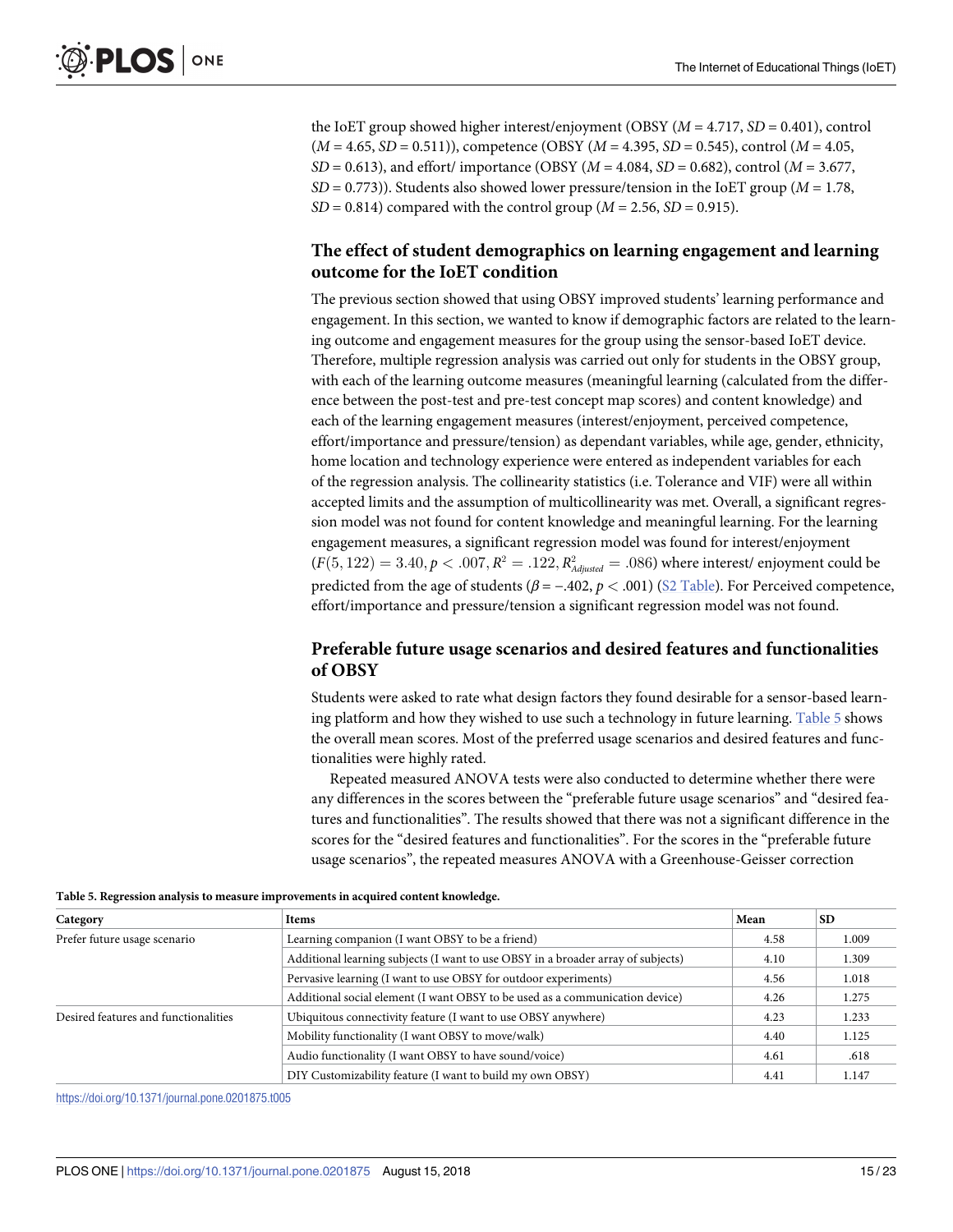<span id="page-16-0"></span>showed that there was a significant difference  $(F(2.815, 354.496) = 8.976, p < 0.01)$ . Post hoc tests using the Bonferroni correction revealed that the mean score of "additional learning subjects" ( $M = 4.10$ ,  $SD = 1.31$ ) was significantly different to the other preferable usage scenarios: learning companion ( $M = 4.58$ ,  $SD = 1.00$ ,  $p < 0.01$ ), pervasive learning ( $M = 4.56$ ,  $SD = 1.01$ ,  $p < 0.001$ ) and additional social element ( $M = 4.61$ ,  $SD = .618$ ,  $p < 0.01$ ).

#### **Discussion**

#### **The effect of IoET technology on learning outcome and engagement**

A number of studies have shown that mobile and IoET-based technology could be used to help improve learning for students in classroom settings  $[5-7]$ . The results from this study suggest that such technology could be useful in improving educational outcome in underdeveloped areas as well. Compared to prior studies, the current study was based on rural schools in Thailand, where the technology infrastructure was often obsolete and students generally had less experience and more anxiety towards computer technology than their urban counterparts [\[17\]](#page-21-0). The results from this study show that students from such schools who had used OBSY to carry out the scientific learning activities had higher improvements in meaningful learning (as measured by changes in concept map score) and acquired content knowledge when compared to a control condition.

We believe that higher outcomes in both meaningful learning and content knowledge acquisition in the OBSY group could be explained by a number of factors. The rich information feedback features available from the OBSY learning platform could have contributed to the improved learning outcome. For instance, the observational and recording ability of OBSY's "eye camera" which allows students to observe physical objects in various stages and record that information could have contributed to a better assimilation (learners reflect on knowledge after observation) and accommodation (learners modify their existing knowledge based on the observations) of new knowledge during the learning activities. More specifically, the ease with which OBSY could be used to make observations of the plants and mushrooms at various stages of growth, augmented with real-time sensory data could have enabled students to better conceptualize their scientific knowledge about plant growth. This is similar to using videos and images to augment the learning content and help improve learning outcome [\[34\]](#page-21-0).

Another aspect which could have contributed to the higher learning outcome was the rich hands-on learning experience from the students' interactions as they used OBSY to observe various objects during the learning activities and manipulated the variables of the environment to understand their effects. In the "Light Up" activity, for example, we observed two students learn about light transmission, in which one student explained the concept to the other student in their local language and blocked the light sensor attached to OBSY to show the other student how light transmission worked in practice. In addition, another key advantage of this platform which was mentioned during the interviews was that OBSY allowed students to learn from examples local to their environment. In the "Hello Mouldy" learning activity, students were able to learn about fungus life cycles not through generic examples of fungi from textbooks or online videos, but by experimenting with fungi frequently found in their environment. At the same time, students were able to physically experience the effect of the scientific concepts (such as time, temperature etc.) on the objects, experiment and manipulate them, observe, label and compare those phenomena through the virtual graphical representations of those concepts on the tablet application. For example, students were taught about the concept of time by first seeing a visualization of it on the OBSY program (time was visualized through an analog clock and the concept of day and night was represented with a background image of a mountain which was bright during the day and dark during the night). Then, students learned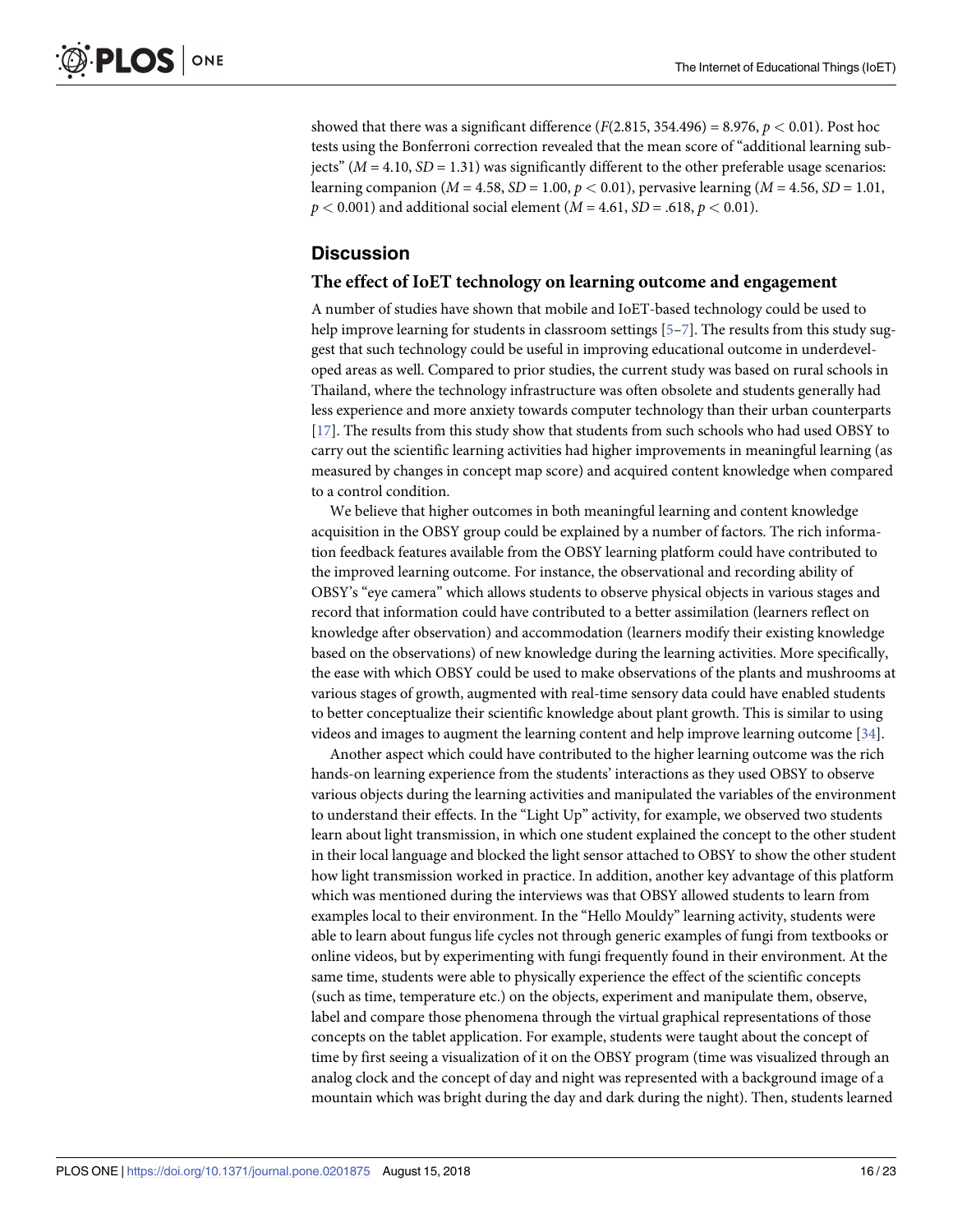<span id="page-17-0"></span>more about time by manipulating the timer to tell OBSY when photos of the plants should be taken. Finally, they were able to associate the concept of time passing with plant growth by comparing various photographs of the plants taken at different intervals as time passed.

Overall, this ability of OBSY to provide students with the opportunity to obtain conceptual knowledge from authentic hands-on learning tasks was one of the main advantages of this system, as described by the teachers during the interview:

"It [OBSY] helps them to see the real world rather than watching video clips from YouTube. Video clips from YouTube have been used in the past to show plants growing and animal life cycles but they lack a connection to the students because the situations and environment are different."

(44 year old, female, teacher).

"I think that students are able to learn about concepts such as percentages and concepts such as temperature better in a natural setting, by actually experiencing those concepts. Such experimental style education is not commonly used [in Thai Schools]"

(55 years old female teacher).

Prior studies have argued that such a hands-on learning approach could help students make sense of the scientific concepts more easily, contributing to their scientific learning [\[35\]](#page-21-0). Overall, this could explain why the results showed that students using OBSY demonstrated higher acquisition of content knowledge of the two science-related topics measured (temperature, plant/mushroom growth).

For mathematics related topics, students using OBSY showed higher learning outcome on the topic "Fractions". This may be due to how real world data is visualized on the OBSY mobile app, through the presentation of dynamic visual objects. For instance, a picture of the sun was used to visualize the concept of brightness and was "filled up" based on the current brightness of the environment (for example, a fully filled sun was presented to represent bright environments, while a half-filled sun was used to show darker environments (Fig (a) in [S2 Fig](#page-19-0) file). Such visual representations combined with immediate and real-time feedback have been found to help students to understand concepts [\[36\]](#page-22-0). Regular checking for an update of the sensor information based on such graphical visualisations might have therefore contributed to their better understanding of fractions.

Previous studies have shown that using technology such as mobile or tablet computers in education could result in an increase in students' learning engagement, which can influence their learning outcome  $[37-40]$  $[37-40]$  $[37-40]$  $[37-40]$ . However, other studies have also found that the misuse of such technology in the classroom could disengage students and hinder learning (cited in Rossing [\[41\]](#page-22-0)). Our results indicated that students using IoET technology demonstrated higher learning engagement in all four categories compared to the control group. Specifically, students who used OBSY had higher interest/enjoyment and less pressure/tension. We suspect this could be due to the anthropomorphic design of OBSY. The playful nature of this design, similar to what is found in smart toys  $[42, 43]$  $[42, 43]$  $[42, 43]$  $[42, 43]$  $[42, 43]$  helped to provoke curiosity and approachability for children and thus could have an effect in reducing anxiety and tension during learning [\[44,](#page-22-0) [45\]](#page-22-0). Interviews with teachers and students about OBSY carried out after the learning activities supported this notion, as they reported that the form factor of OBSY, shaped as a cartoon character, combined with the doll-like appearance helped draw in students which in turn motivated them to engage with OBSY (see [\[14\]](#page-21-0) for more information). This they believed, was one factor which helped encourage the students to put more effort into the learning activities.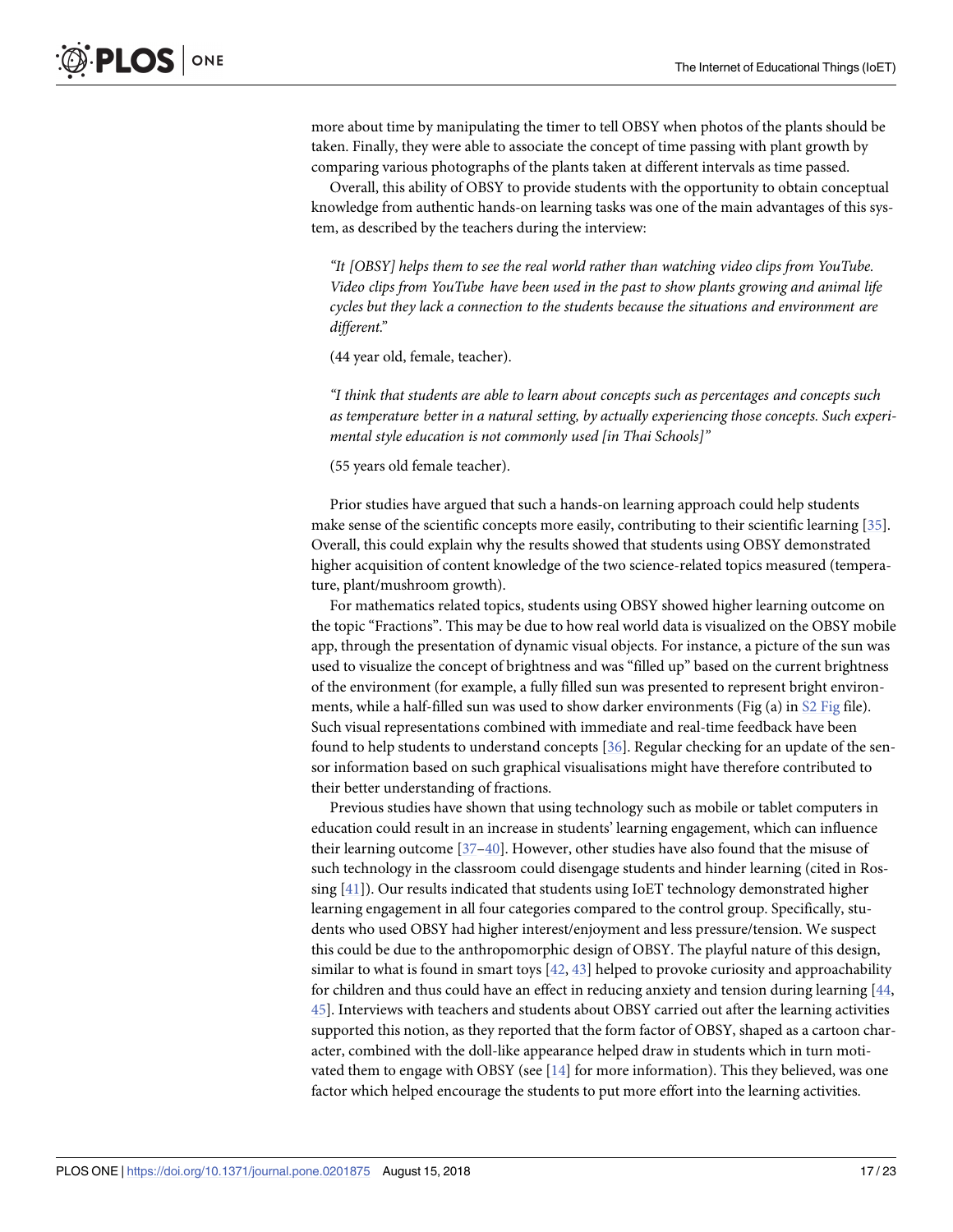<span id="page-18-0"></span>Students in the interviews also often mentioned that they would like the learning interactions to be presented through such human-like attributes (i.e. if OBSY were able to "tell" them the temperature in a conversation-like manner)(see [[14](#page-21-0)]).

"The children liked OBSY and the equipment was attractive to the students. They kept asking what this equipment does... The curiosity towards OBSY draws in crowds of students."

(24 year old, male, teacher).

"Children were always interested in the form/shape of OBSY. . . they were excited and wanted to take part due to their curiosity."

(25 year old, female, teacher)

However, further experimental studies would need to be carried out to provide a more definite conclusion as to the effect of these attributes on learning engagement.

#### **The influence of student demographics**

Previous studies have shown that factors such as gender, age and technology experience could influence the technology mediated learning outcome [\[46–48\]](#page-22-0). As such, these factors were examined in this study. Furthermore, as this study focused on underdeveloped areas, the effect of home location (whether students lived in rural areas or in the urban) and ethnicity was examined. Prior studies found that disparities between rural and urban education and ethnicity in Thailand have resulted in imbalanced economic and social development [\[49\]](#page-22-0) and thus educational inequalities [[50](#page-22-0)]. The results showed that Thai students and those living in urban areas had significantly higher computer experience than their counterparts. This was not surprising, as a number of studies investigating the acceptance of ICT technology in Thailand show that there still remains a digital divide in Thailand, due to inadequate government support in ICT infrastructure and services in rural areas [\[51,](#page-22-0) [52\]](#page-22-0). Interestingly, gender, ethnicity, prior experience with technology and home location did not influence the learning outcome or the learning engagement for students in the IoET group. In other words, regardless of these factors, students in the IoET group benefitted equally well from using OBSY. The results from this study also showed that older students reported less interest/engagement. This could be explained by the anthropomorphic design of OBSY which resembled a toy octopus. While this design could draw in interest and appeal from younger students and thus help improve their engagement with the learning activities, older students in the OBSY group might have "outgrown" such features and therefore reported less interest/enjoyment [\[53\]](#page-22-0). Overall, these results are encouraging, as it suggests that in the OBSY group, students could equally benefit from using this technology to enhance learning, regardless of their background.

#### **Preferable usage scenarios and desired features and functionalities of OBSY**

As there has been limited research exploring how IoET technology could be developed to improve educational outcome for students in underdeveloped regions, it is challenging for designers to envisage different scenarios in which such technology could be used effectively. During the iterative design phase of OBSY, various interviews and user testing sessions were carried out which identified a number of future scenarios in which OBSY could be used. For example, one frequent suggestion was to use OBSY to extend the traditional classroom context,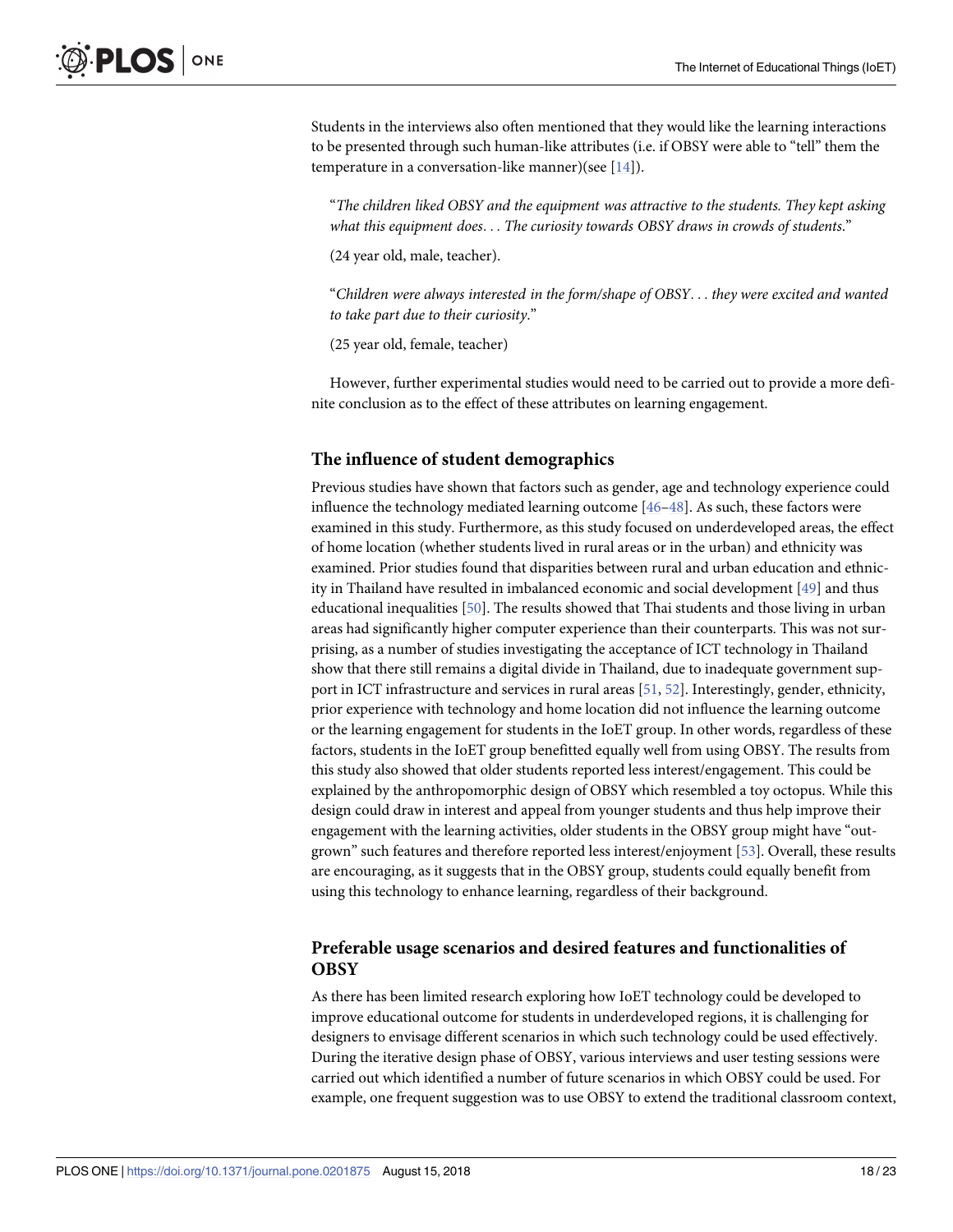<span id="page-19-0"></span>allowing students to create their own learning environment at their free time, in a way relevant to their daily environment (such as collaboratively through their local communities).

"I think that OBSY could be useful for outdoor learning context in encouraging students' curiosity to use it to gain new knowledge. Students passionately use OBSY to see the mushrooms after their lunch time."

(25 years old, female, teacher).

Overall, most of the future usage scenarios and desired functionalities were rated highly. Such scenarios and desired functionalities were often mentioned during the interviews conducted after the main study where for example students reported wanting to take OBSY home to observe local farm animals and pets or wanting to use OBSY to learn English (in addition to math and science) by having OBSY speak with them in English.

Student interests in similar usage scenarios and desired features have also been reported in previous studies. For instance, one study showed that outdoor learning experiences could improve learning engagement [\[54\]](#page-22-0) and another study proposed the value of hybrid learning scenarios, where playful activity is combined with outside classroom learning [[55](#page-22-0)]. Finally, the interest in audio functionality may be due to the interest of this group in engaging with learning content in multimedia formats [[56](#page-22-0)].

#### **Conclusion**

We believe that several contributions have been made in the study. First, we have contributed to the design and development of a sensor based IoET system and have provided an example of how such a system could be embedded as part of a blended learning activity for primary school children. The design of this system, which involved an anthropomorphic aspect and was designed to provide a hands-on experience in relevant science-based learning activities, evolved through an iterative design process. This design process took into account the feedback of teachers and students, both in the design of the IoET device and in the selection of the learning content and design of the corresponding blended learning activity. The results and knowledge from this design process might be valuable to those looking to deploy similar technological systems to enhance learning for young children. In addition, as a contribution to the field of Human Computer Interaction For Development (HCI4D)(which seeks to understand more about how people and computers interact in developing regions and how such systems can be designed specifically for these contexts), we have shown how IoET technology could be used to support education in underprivileged areas. Prior studies have highlighted the problems in educational outcome for students living in underprivileged areas and those from ethnic minority groups [\[45,](#page-22-0) [51\]](#page-22-0). As such, there is often a national interest to improve the learning performance of students in such areas to help reduce education inequality [[57](#page-22-0)]. Although, technology such as e-learning or mobile based learning could be introduced to improve educational outcome in this context [[58](#page-22-0)–[60\]](#page-22-0), various factors could hinder such efforts. Our results showed that an anthropomorphized IoET device, when used as part of blended learning activities to provide authentic learning experiences, was able to improve learning outcome, both in terms of meaningful learning, acquired content knowledge and learning engagement. Furthermore, the IoET device was built based on an existing mobile learning platform (The OTPC tablet computers) that had been widely distributed and used in Thailand. The technological aspects were specifically designed to suit the local context, such as allowing the device to function in areas where internet is unavailable or otherwise unstable. Finally, the results from the evaluation in this study adds to our existing repertoire of knowledge, showing how mobile and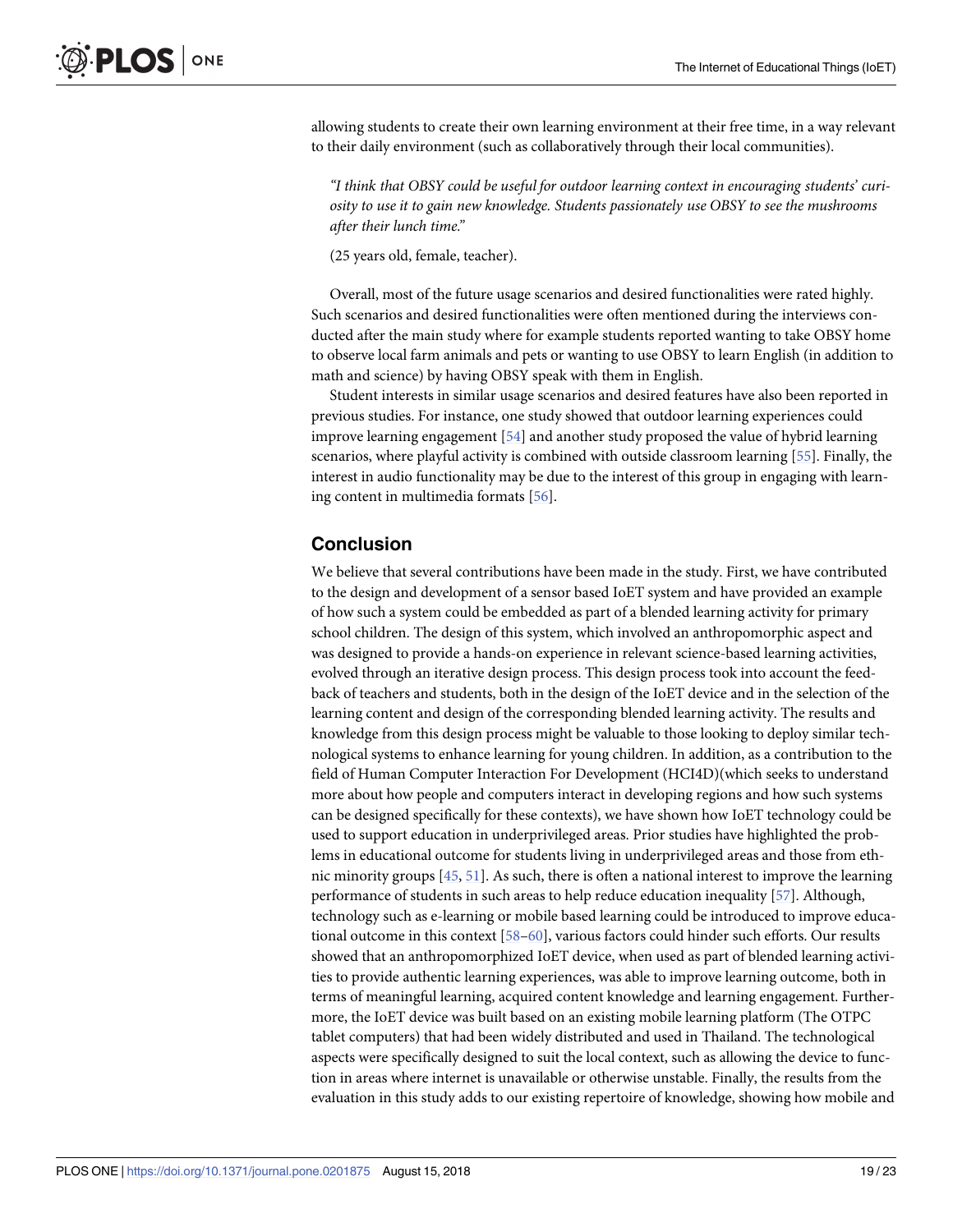<span id="page-20-0"></span>IoET technology could be used to enhance learning, as well as examining the implications of student demographics for those using IoET technology.

There are a number of limitations regarding the generalizability of this study. First, the study focused on science-related learning activities that were carried out within the classroom context. In addition, the study also focused on primary school children in Northern Thailand. Whether the results would still be applicable for students in a different age group, geographical context or for different learning subjects would still need to be investigated. In the future, we are particularly interested in examining how this technology could be used to provide authentic and hands-on learning experiences to help teach more advance concepts in other subjects (such as in social science or history). In addition, it would be interesting to examine whether such technology could be valuable when used outside a structured classroom learning context, particularly, in local communities to allow students to acquire relevant learning experiences in daily life.

#### **Supporting information**

**[S1 Text](http://www.plosone.org/article/fetchSingleRepresentation.action?uri=info:doi/10.1371/journal.pone.0201875.s001). The education system in Thailand.** (DOCX)

**[S1 Fig](http://www.plosone.org/article/fetchSingleRepresentation.action?uri=info:doi/10.1371/journal.pone.0201875.s002). OBSY concept sketch.** (TIF)

**[S2 Fig](http://www.plosone.org/article/fetchSingleRepresentation.action?uri=info:doi/10.1371/journal.pone.0201875.s003). Screenshots of the web application.** (TIF)

**[S3 Fig](http://www.plosone.org/article/fetchSingleRepresentation.action?uri=info:doi/10.1371/journal.pone.0201875.s004). Pictures of the four rural schools.** Ban Mae Khao Tom School (a), Ban Mae Chan School (b), Ban Mae Salong Nai School (c) and Ban Mae Kham (d). (TIF)

**[S4 Fig](http://www.plosone.org/article/fetchSingleRepresentation.action?uri=info:doi/10.1371/journal.pone.0201875.s005). Pictures of the experiment procedure.** (a) A pre-test with the concept map, (b) Hello Mouldy experiment, (c) My Little Mushrooms experiment, (d) Light Up experiment, (e) A post-test concept map, (f) Content knowledge assessment and questionnaires. (TIF)

**[S5 Fig](http://www.plosone.org/article/fetchSingleRepresentation.action?uri=info:doi/10.1371/journal.pone.0201875.s006). Pictures of students drawing a concept map.** (TIF)

**[S6 Fig](http://www.plosone.org/article/fetchSingleRepresentation.action?uri=info:doi/10.1371/journal.pone.0201875.s007). Assessments used to measure acquired content knowledge.** (TIF)

**[S7 Fig](http://www.plosone.org/article/fetchSingleRepresentation.action?uri=info:doi/10.1371/journal.pone.0201875.s008). The experiment activities.** (TIF)

**[S1 Table.](http://www.plosone.org/article/fetchSingleRepresentation.action?uri=info:doi/10.1371/journal.pone.0201875.s009) Regression analysis of the achievement of students' learning performance about temperature, plant growing conditions, percentage, fraction and ordering & sequencing numbers.**

(DOCX)

**[S2 Table.](http://www.plosone.org/article/fetchSingleRepresentation.action?uri=info:doi/10.1371/journal.pone.0201875.s010) Regression analysis of students' interest/ enjoyment for IoET condition.** (DOCX)

**[S1 Appendix](http://www.plosone.org/article/fetchSingleRepresentation.action?uri=info:doi/10.1371/journal.pone.0201875.s011). Questionnaires.** (DOCX)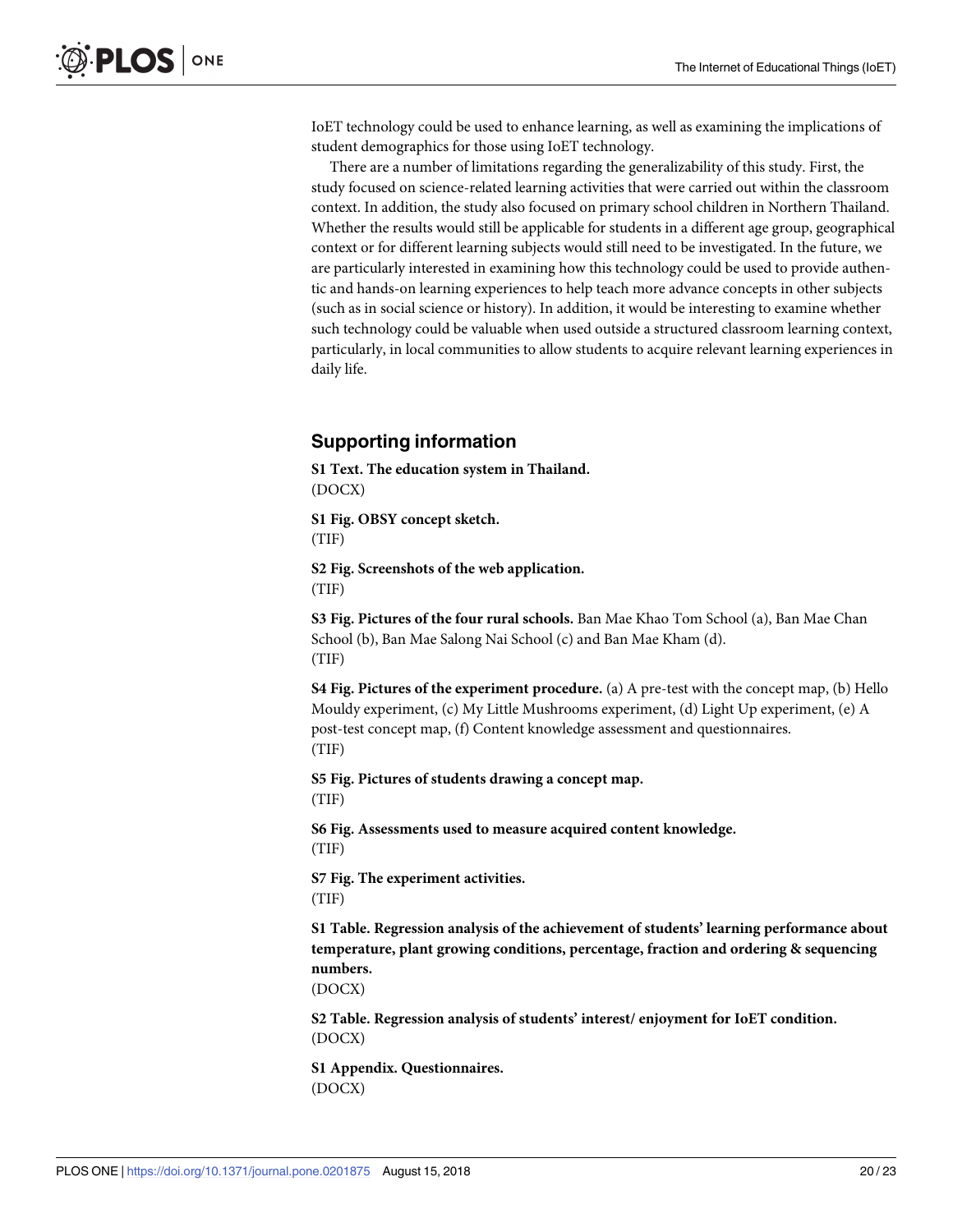#### <span id="page-21-0"></span>**Acknowledgments**

We gratefully thank the PhD scholarship program of the Ministry of Science and Technology, Thailand. We would like to thank the teaching staff and students from the schools who participated in our study and also the research staff from the School of Information Technology, Mae Fah Luang University, Chiang Rai, Thailand for their support.

#### **Author Contributions**

**Conceptualization:** Pruet Putjorn, Chee Siang Ang.

**Data curation:** Pruet Putjorn.

**Formal analysis:** Pruet Putjorn.

**Investigation:** Pruet Putjorn.

**Methodology:** Pruet Putjorn.

**Project administration:** Pruet Putjorn.

**Resources:** Pruet Putjorn.

**Software:** Pruet Putjorn.

**Supervision:** Farzin Deravi, Chee Siang Ang.

**Validation:** Pruet Putjorn, Panote Siriaraya, Chee Siang Ang.

**Visualization:** Pruet Putjorn.

**Writing – original draft:** Pruet Putjorn.

**Writing – review & editing:** Pruet Putjorn, Panote Siriaraya, Farzin Deravi, Chee Siang Ang.

#### **References**

- **[1](#page-0-0).** Atzori L, Iera A, Morabito G. The internet of things: A survey. Computer networks. 2010; 54: 2787– 2805. <https://doi.org/10.1016/j.comnet.2010.05.010>
- **[2](#page-0-0).** Gubbi J, Buyya R, Marusic S, Palaniswami M. Internet of Things (IoT): A vision, architectural elements, and future directions. Future Generation Comput Syst. 2013; 29: 1645–1660. [https://doi.org/10.1016/j.](https://doi.org/10.1016/j.future.2013.01.010) [future.2013.01.010](https://doi.org/10.1016/j.future.2013.01.010)
- **[3](#page-0-0).** Selinger M, Sepulveda A, Buchan J. Education and the Internet of Everything: How ubiquitous connectedness can help transform pedagogy. White Paper, Cisco, San Jose, CA, Oct. 2013.
- **[4](#page-0-0).** Xue R, Wang L, Chen J. Using the IOT to construct ubiquitous learning environment. 2011: 7878–7880.
- **[5](#page-1-0).** Traxler J. Defining, Discussing and Evaluating Mobile Learning: The moving finger writes and having writ. The International Review of Research in Open and Distributed Learning. 2007; 8. [https://doi.org/](https://doi.org/10.19173/irrodl.v8i2.346) [10.19173/irrodl.v8i2.346](https://doi.org/10.19173/irrodl.v8i2.346)
- **6.** Kumar A, Reddy P, Tewari A, Agrawal R, Kam M. Improving literacy in developing countries using speech recognition-supported games on mobile devices. 2012: 1149–1158.
- **[7](#page-1-0).** Gedik N, Hanci-Karademirci A, Kursun E, Cagiltay K. Key instructional design issues in a cellular phone-based mobile learning project. Comput Educ. 2012; 58: 1149–1159. [https://doi.org/10.1016/j.](https://doi.org/10.1016/j.compedu.2011.12.002) [compedu.2011.12.002](https://doi.org/10.1016/j.compedu.2011.12.002)
- **[8](#page-1-0).** Gómez J, Huete JF, Hoyos O, Perez L, Grigori D. Interaction system based on internet of things as support for education. Procedia Computer Science. 2013; 21: 132–139. [https://doi.org/10.1016/j.procs.](https://doi.org/10.1016/j.procs.2013.09.019) [2013.09.019](https://doi.org/10.1016/j.procs.2013.09.019)
- **[9](#page-1-0).** Warschauer M, Ames M. Can One Laptop per Child save the world's poor? 2010; 64.
- **[10](#page-1-0).** Sothayapetch P, Lavonen J, Juuti K. A Comparative Analysis of PISA Scientific Literacy Framework in Finnish and Thai Science Curricula. Science Education International. 2013; 24: 78–97.
- **[11](#page-1-0).** Viriyapong R, Harfield A. Facing the challenges of the One-Tablet-Per-Child policy in Thai primary school education. Education. 2013; 4.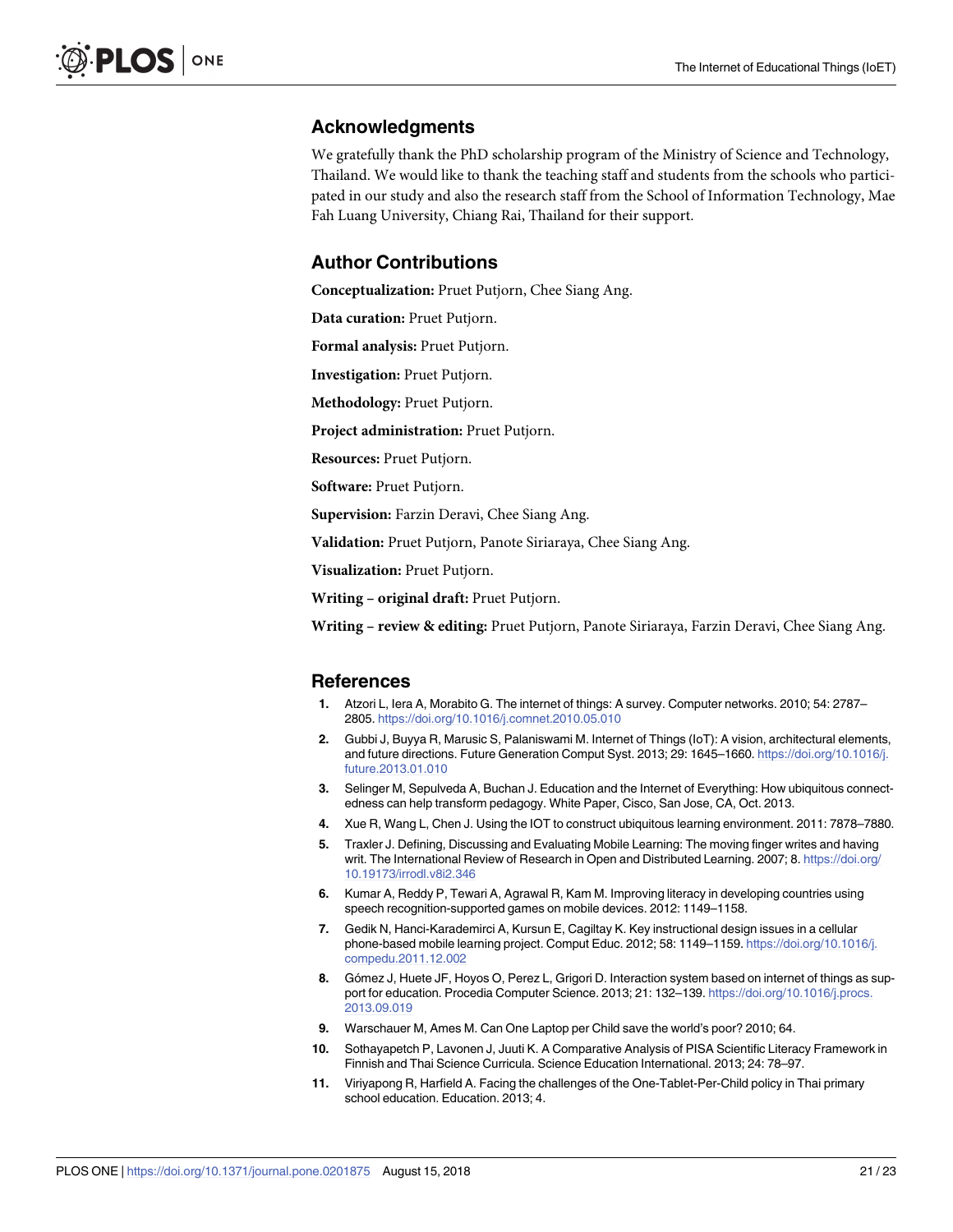- <span id="page-22-0"></span>**[12](#page-1-0).** Putjorn P, Ang CS, Deravi F, Chaiwut N. Exploring the Internet of "Educational Things"(IoET) in rural underprivileged areas. 2015: 1–5.
- **[13](#page-1-0).** Putjorn P, Ang CS, Deravi F. Learning IoT without the I-Educational Internet of Things in a Developing Context. 2015: 11–13.
- **[14](#page-3-0).** Putjorn P, Siriaraya P, Ang CS, Deravi F. Designing a Ubiquitous Sensor-based Platform to Facilitate Learning for Young Children in Thailand. 2017: 30:1-30:13.
- **[15](#page-4-0).** Kilmarx PH, Supawitkul S, Wankrairoj M, Uthaivoravit W, Limpakarnjanarat K, Saisorn S, et al. Explosive spread and effective control of human immunodeficiency virus in northernmost Thailand: the epidemic in Chiang Rai province, 1988–99. AIDS. 2000; 14: 2731–2740.
- **[16](#page-4-0).** Wuttisorn P. Rural-Urban Poverty and Inequality in Thailand. 2014.
- **[17](#page-7-0).** Putjorn P, Ang CS, Deravi F. Understanding tablet computer usage among primary school students in underdeveloped areas: Students' technology experience, learning styles and attitudes. Comput Hum Behav. 2014.
- **[18](#page-8-0).** Stofflett RT, Stoddart T. The ability to understand and use conceptual change pedagogy as a function of prior content learning experience. Journal of Research in Science teaching. 1994; 31: 31–51. [https://](https://doi.org/10.1002/tea.3660310105) [doi.org/10.1002/tea.3660310105](https://doi.org/10.1002/tea.3660310105)
- **[19](#page-8-0).** Eppler MJ. A comparison between concept maps, mind maps, conceptual diagrams, and visual metaphors as complementary tools for knowledge construction and sharing. Information visualization. 2006; 5: 202–210. <https://doi.org/10.1057/palgrave.ivs.9500131>
- [20](#page-8-0). Reiska P, Soika K, Möllits A, Rannikmäe M, Soobard R. Using Concept Mapping Method for Assessing Students' Scientific Literacy. Procedia-Social and Behavioral Sciences. 2015; 177: 352–357. [https://](https://doi.org/10.1016/j.sbspro.2015.02.357) [doi.org/10.1016/j.sbspro.2015.02.357](https://doi.org/10.1016/j.sbspro.2015.02.357)
- **[21](#page-8-0).** Hwang G, Wu P, Ke H. An interactive concept map approach to supporting mobile learning activities for natural science courses. Comput Educ. 2011; 57: 2272–2280. [https://doi.org/10.1016/j.compedu.2011.](https://doi.org/10.1016/j.compedu.2011.06.011) [06.011](https://doi.org/10.1016/j.compedu.2011.06.011)
- **[22](#page-8-0).** Novak JD, Cañas AJ. The theory underlying concept maps and how to construct and use them. Florida Institute for Human and Machine Cognition. 2008; 2008.
- **[23](#page-8-0).** Mishra P, Koehler MJ. Technological pedagogical content knowledge: A framework for teacher knowledge. Teachers college record. 2006; 108: 1017.
- **[24](#page-8-0).** McDonald AS. The prevalence and effects of test anxiety in school children. Educational psychology. 2001; 21: 89–101. <https://doi.org/10.1080/01443410020019867>
- **[25](#page-9-0).** Deci EL, Ryan RM. Cognitive evaluation theory. In: Anonymous Intrinsic motivation and self-determination in human behavior.: Springer; 1985. pp. 43–85.
- **26.** Ryan RM, Connell JP, Plant RW. Emotions in nondirected text learning. Learning and Individual Differences. 1990; 2: 1–17. [https://doi.org/10.1016/1041-6080\(90\)90014-8](https://doi.org/10.1016/1041-6080(90)90014-8)
- **[27](#page-9-0).** Deci EL, Eghrari H, Patrick BC, Leone DR. Facilitating internalization: The self-determination theory perspective. J Pers. 1994; 62: 119–142. <https://doi.org/10.1111/j.1467-6494.1994.tb00797.x> PMID: [8169757](http://www.ncbi.nlm.nih.gov/pubmed/8169757)
- **[28](#page-9-0).** Jeno LM, Grytnes J, Vandvik V. The effect of a mobile-application tool on biology students' motivation and achievement in species identification: A Self-Determination Theory perspective. Comput Educ. 2017; 107: 1–12. <https://doi.org/10.1016/j.compedu.2016.12.011>
- **29.** Monteiro V, Mata L, Peixoto F. Intrinsic motivation inventory: psychometric properties in the context of first language and mathematics learning. Psicologia: Reflexão e Crítica. 2015; 28: 434-443.
- **[30](#page-9-0).** Schaal S, Matt M, Grübmeyer S. Mobile Learning and biodiversity–bridging the gap between outdoor and inquiry learning in pre-service science teacher education. Procedia-Social and Behavioral Sciences. 2012; 46: 2327–2333. <https://doi.org/10.1016/j.sbspro.2012.05.479>
- **[31](#page-9-0).** Wong L. A learner-centric view of mobile seamless learning. British Journal of Educational Technology. 2012; 43: E19–E23. <https://doi.org/10.1111/j.1467-8535.2011.01245.x>
- **[32](#page-11-0).** Pourhoseingholi MA, Baghestani AR, Vahedi M. How to control confounding effects by statistical analysis. Gastroenterol Hepatol Bed Bench. 2012; 5: 79–83. PMID: [24834204](http://www.ncbi.nlm.nih.gov/pubmed/24834204)
- **[33](#page-13-0).** Carini RM, Kuh GD, Klein SP. Student engagement and student learning: Testing the linkages. Research in higher education. 2006; 47: 1–32. <https://doi.org/10.1007/s11162-005-8150-9>
- **[34](#page-15-0).** Arguel A, Jamet E. Using video and static pictures to improve learning of procedural contents. Comput Hum Behav. 2009; 25: 354–359. <https://doi.org/10.1016/j.chb.2008.12.014>
- **[35](#page-16-0).** Stohr-Hunt PM. An analysis of frequency of hands-on experience and science achievement. Journal of research in Science Teaching. 1996; 33: 101–109. [https://doi.org/10.1002/\(SICI\)1098-2736\(199601\)](https://doi.org/10.1002/(SICI)1098-2736(199601)33:1%3C101::AID-TEA6%3E3.0.CO;2-Z) [33:1%3C101::AID-TEA6%3E3.0.CO;2-Z](https://doi.org/10.1002/(SICI)1098-2736(199601)33:1%3C101::AID-TEA6%3E3.0.CO;2-Z)